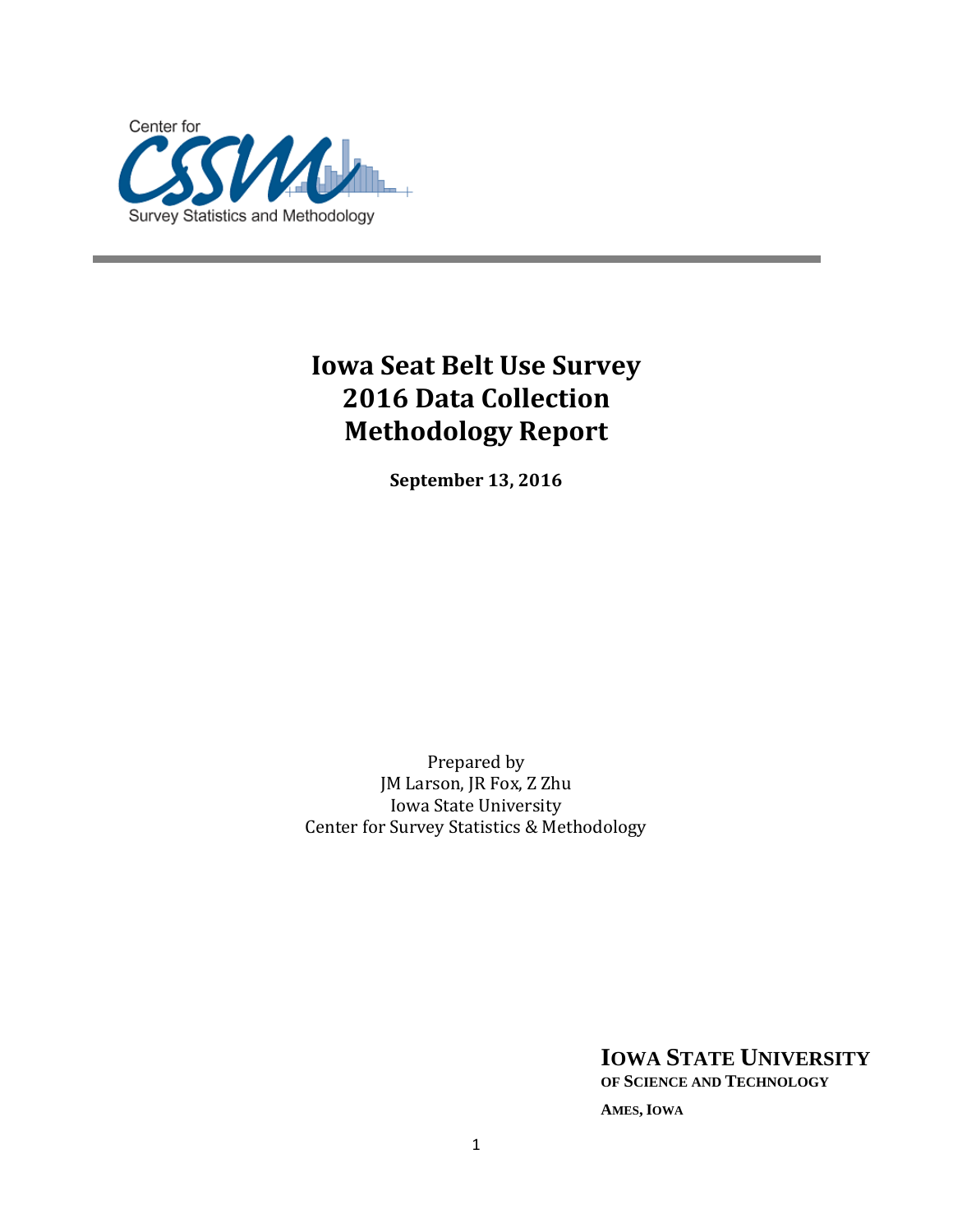## **Iowa Seat Belt Use Survey 2016 Data Collection Methodology Report**

**[DATE]**

### Introduction

In an effort to achieve greater consistency and comparability in state-wide seat belt use reporting, the National Highway Traffic Safety Administration (NHTSA) issued new requirements in 2011 for observing and reporting future seat belt use. The requirements included the involvement of a qualified statistician in the sampling and weighting portions of the process as well as a variety of operational details.

The Iowa Governor's Traffic Safety Bureau contracted with Iowa State University's Center for Survey Statistics and Methodology (CSSM) (then Survey & Behavioral Research Services) in 2011 to develop the study design and data collection plan for the State of Iowa annual survey that would meet the new requirements of the NHTSA. A seat belt survey plan for Iowa was developed by SBRS with statistical expertise provided by Zhengyuan Zhu, Ph.D., Associate Professor of Statistics at Iowa State University and Director of the Center for Survey Statistics and Methodology. The plan was approved by NHTSA on March 19, 2012.

### 2016 Data Collection

The Iowa GTSB has contracted with CSSM on an annual basis to conduct the seat belt use data collection using the newly approved plan beginning in 2012. The primary contact at the Iowa GTSB is Mark Nagel, Occupant Protection Coordinator. The primary contact at CSSM is Janice Larson, Survey Unit Director. The CSSM Seat Belt Survey Project Manager is Jody Fox. This report describes the data collection process for obtaining 2016 seat belt use data as stipulated by the approved study design. It also includes tables with overall results showing seat belt use in Iowa.

### Preparation

Preparation for the 2016 seat belt use data collection involved several components: verifying the usability of the sampled sites, revising materials for Data Collectors, and notifying appropriate local personnel prior to data collection.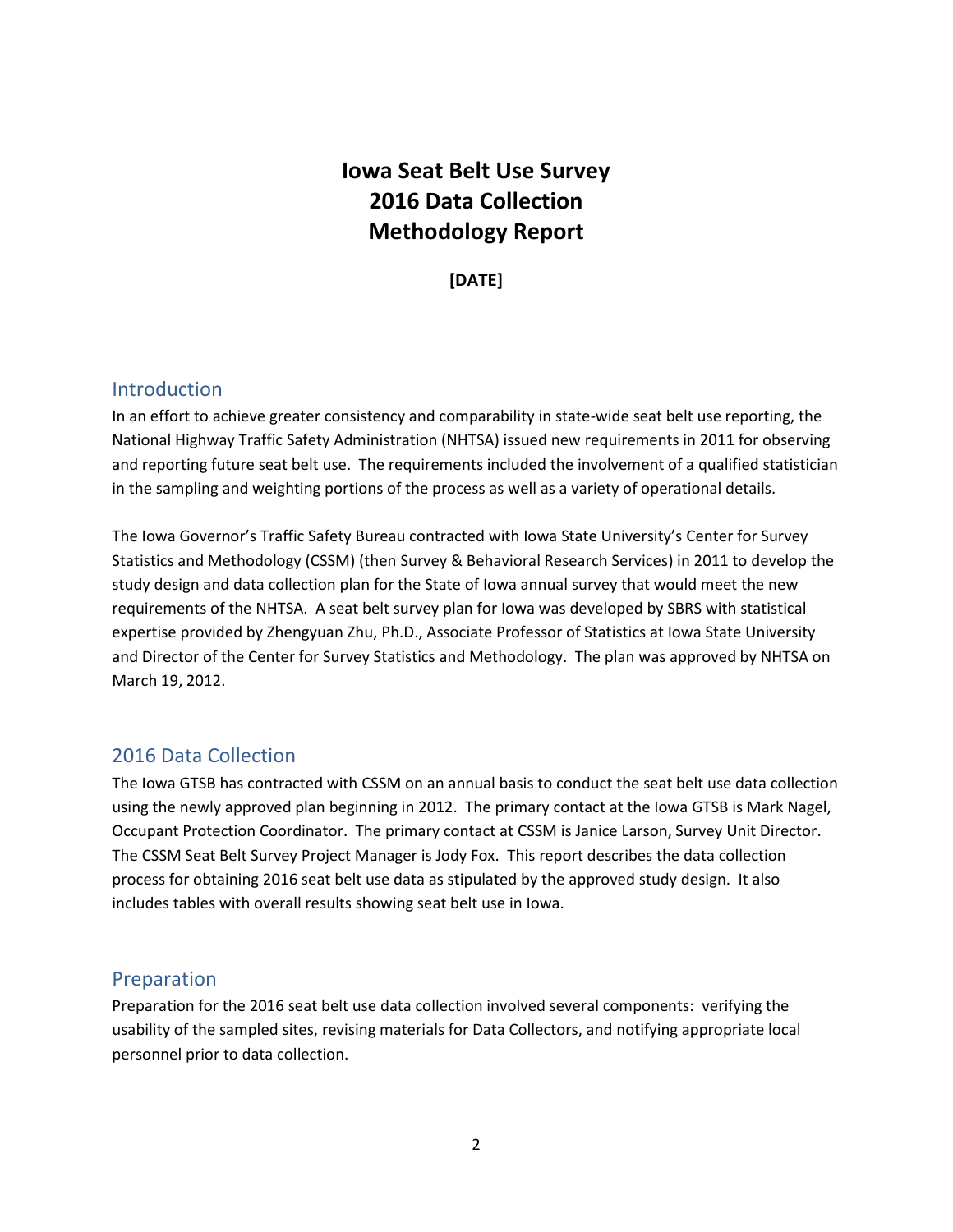#### Site Verification.

The Iowa Seat Belt Survey Plan includes 75 sites sampled for annual observation, with 5 sites in each of 15 sampled counties. The sites are identified by MSLINK numbers. CSSM has worked with staff from *InTrans*, the Iowa State University Institute of Transportation, to obtain data and photographic resources that allowed staff to examine each site for accessibility, safety, and practicality. The sites observed in 2016 were identical to those observed in 2015.

#### Materials Preparation.

After the 75 sites were finalized, CSSM staff reviewed observation forms from previous years and examined sites on maps and Google Earth to verify observation points that would be safe and still provide the visibility necessary to observe seat belt use. The Project Manager checked road construction schedules and, although construction existed in some places, there were no sites that would require an alternate location for that reason. CSSM staff prepared a series of maps for Data Collectors to use as references when traveling to sites. Department of Transportation maps, Google maps, and city maps all served as effective resources.

Equipment was procured for use by the Data Collectors, including vests, hats, warning lights, signs, stop watches, and clickers. Data Collection schedules were prepared for each Data Collector and administrative procedures were documented.

#### Notification.

Prior to the data collection process, the GTSB representative notified law enforcement personnel in each of the site areas. CSSM staff notified other appropriate city/county and Department of Transportation personnel. The purpose was to ensure that the appropriate people in each site area would be aware of the project and the days and times that Data Collectors would be at work in their area.

### Data Collection Staff Training

Iowa utilized four data collectors in 2016, responsible for 3-4 counties each. One new data collector was hired for 2016 while the other three were experienced, having worked as data collectors for the project in the past. Quality Control functions were filled by the Project Manager and a former Seat Belt Survey data collector.

Because most staff was experienced, training was conducted in one day rather than two days. Training was held at CSSM facilities on June 6, 2016, with field data collection beginning on June 8, 2016. The training included a combination of lecture, classroom and field exercises. Training sessions covered data collection protocols, including how to find the observation sites, choosing an observation location, how to properly collect data, practice in what counts as "use," "nonuse," and "use unknown" regarding belt use, what to do if data cannot be collected at a site due to road construction, weather, or other circumstances, and the appropriate management and submission of collected data. Roadside safety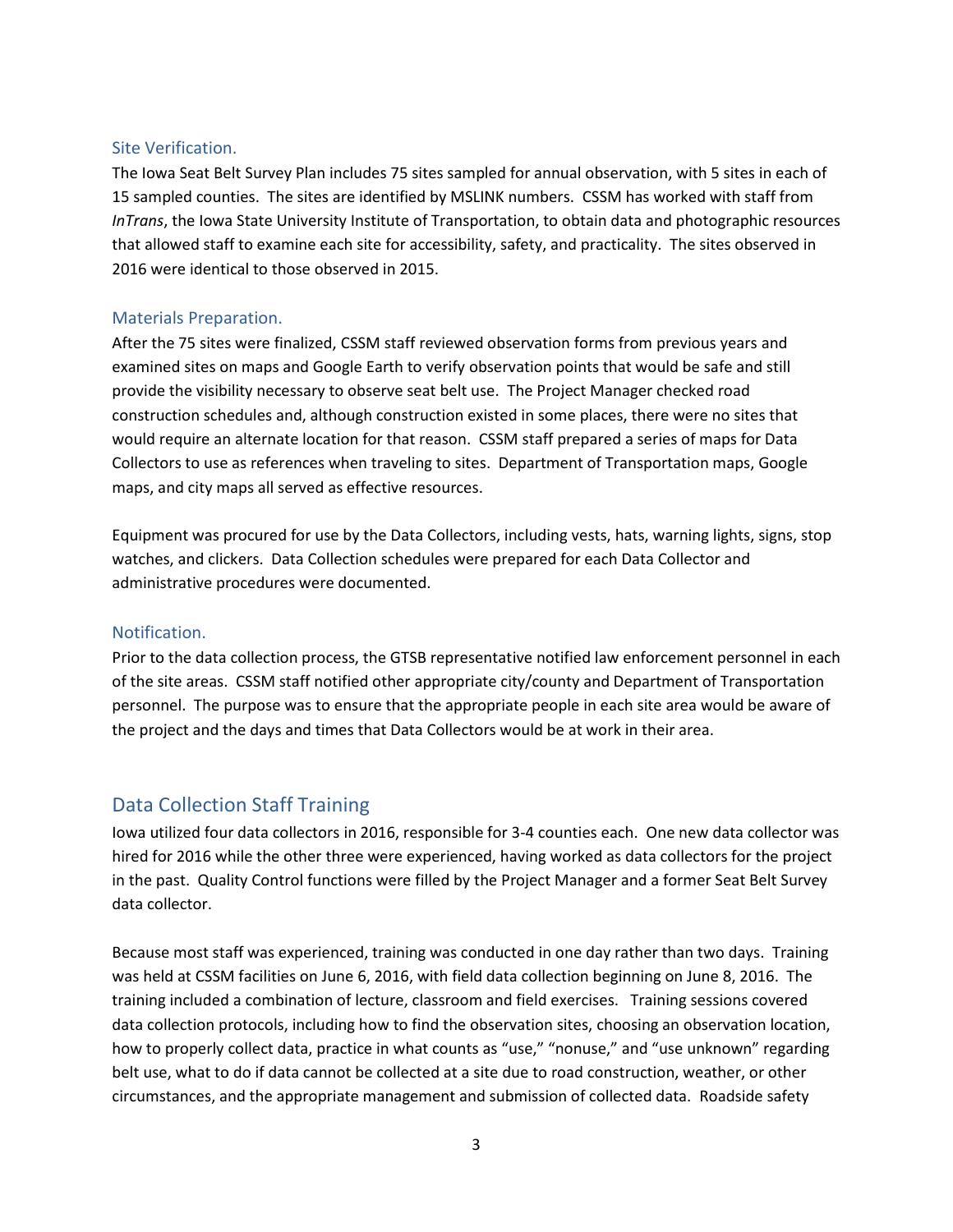training was provided by David Veneziano, Iowa LTAP Safety Circuit Rider at Iowa State University's Institute for Transportation (*InTrans*). The 2016 training syllabus is shown in Figure 1.

The new data collector received some additional one-on-one training with the Project Manager to ensure that she was comfortable with project procedures and observation site identification.

The QC Monitors reviewed the specific duties of the position. Quality Control duties included conducting unannounced site visits to a minimum of two sites for each Data Collector (11% of the total sites) and reviewing the Data Collector's field protocol. The QC Monitors met with the Data Collectors in the field to answer questions and offer assistance as needed. The Project Manager visited the new data collector's first site as part of the QC monitoring process.

Data Collectors were provided with bright yellow vests and hats to wear for safety and protection from sun and light rain. Each Data Collector also had a flashing yellow light to put on his/her car and a clicker-counter and stop watch to use as needed. New "Survey Crew Ahead" signs and sandbag weights were purchased for use in high speed areas and other sites as appropriate.

#### **Figure 1.**

#### **Seat Belt Data Collectors 2016 Training Agenda**

| Seat Belt Survey Overview                               |
|---------------------------------------------------------|
| Study Design                                            |
| <b>NHTSA Requirements</b>                               |
| Data Collection Requirements                            |
| Definitions of terms                                    |
| Data Collection Procedures                              |
| Assignments & Rescheduling                              |
| Safety Training (David Veneziano, Safety Circuit Rider) |
| Signage and visibility                                  |
| Roadway safety                                          |
| <b>Site Locations</b>                                   |
| Low/High volume roadways                                |
| Locating assigned sites                                 |
| Site assignment sheets & maps                           |
| Data Collection                                         |
| Data Collection & Observation forms                     |
| Recording alternate site information                    |
| <b>Traffic Counts</b>                                   |
| Recording observations                                  |
| Sites on Google Earth                                   |
| <b>Quality Control and QC monitoring</b>                |
| Timesheets and expense reports                          |
| Field Practice                                          |
| Setting up road work signs                              |
| Highway observations                                    |
| Practice counts                                         |
| Debriefing                                              |

### Observation Protocols and Procedures

All passenger vehicles, including commercial vehicles weighing less than 10,000 pounds, were eligible for observation. Data Collectors completed two forms in the field, the Observation Site Form and the Observation Tally Form, which are shown in Appendix A and B. The Observation Site Form documented descriptive information about each site. Data Collectors recorded information including observation date, site location and number, alternative site data, traffic directions and lanes available and observed, start and end times for observations, and weather conditions.

The Observation Tally Form was used to mark belt use/non-use/unknown use for front drivers and passengers. Using the Observation Tally Form, seat belt use observations were made of all passenger vehicle drivers and right front seat occupants in the selected lane. The only passenger vehicle right front seat occupants excluded from the study were child passengers traveling in child seats with harness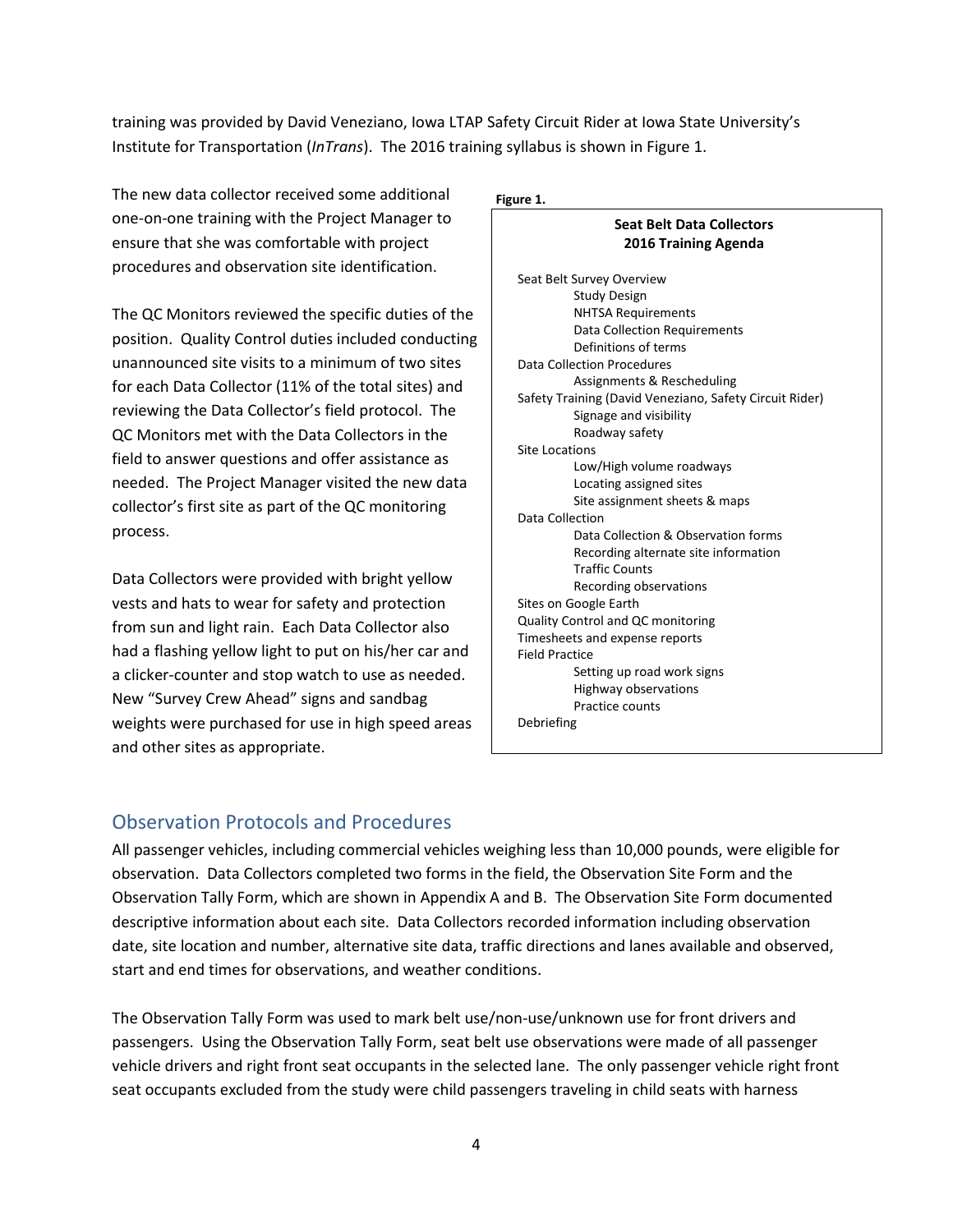straps. If there was no passenger in the right front seat of an observed vehicle that information was also noted on the Observation Tally Form.

**Figure 2.** using the definitions shown in Figure 2 below, which were provided in the federal regulations.

**Seat Belt use categories -** Data Collectors recorded belt use for the driver and right front seat passenger

| Code      | <b>Meaning</b> | <b>Definition</b>                                                                            |
|-----------|----------------|----------------------------------------------------------------------------------------------|
| Y         | Yes, belted    | The shoulder belt is in front of the person's shoulder.                                      |
| N         | No, unbelted   | The shoulder belt is not in front of the person's shoulder.                                  |
| U         | Unknown        | It cannot reasonably be determined whether the driver or right front<br>passenger is belted. |
| <b>NP</b> | No passenger   | There is no right front passenger present.                                                   |

#### Scheduling.

Data collectors were assigned one county with five observation sites per work day. A schedule of sites with observation start times was provided by the office in order to ensure a representative sampling of times of day for the data collection and to allow for proper notification of county/city and law enforcement personnel. Observations were to start at the assigned times and continue for exactly 45 minutes.

#### Observations.

Data Collectors observed one lane and one direction of travel per observation site. The direction of travel was randomly assigned by the office; however, Data Collectors were allowed to observe the other direction if safety or windshield glare dictated. Deviations from the randomly assigned direction were noted on the Observation Site Form. If an assigned road segment included an intersection, Data Collectors were instructed to observe traffic traveling on the assigned road segment, not the crossstreet.

Lower volume roadways such as county roads and streets were observed from a field drive or other location at which data collectors could safely move their vehicles from the roadway. In some cases Data Collectors observed from their vehicle while, in other cases, observing from outside of the vehicle was most effective.

Whenever possible, observations for high-volume, limited access roadways were made from an overpass. Observing from an overpass allowed for comparatively easy viewing of seatbelt use for both the driver and the passenger. Gravel road overpasses were preferred because of the low traffic volume, reducing safety hazards to the Data Collector. In some instances observing from an overpass required moving the observation point from the specific road segment by a few miles; however, because of the limited exit and entrance to these roadways, there were no significant changes to the observed vehicles between the assigned road segment and the observation point.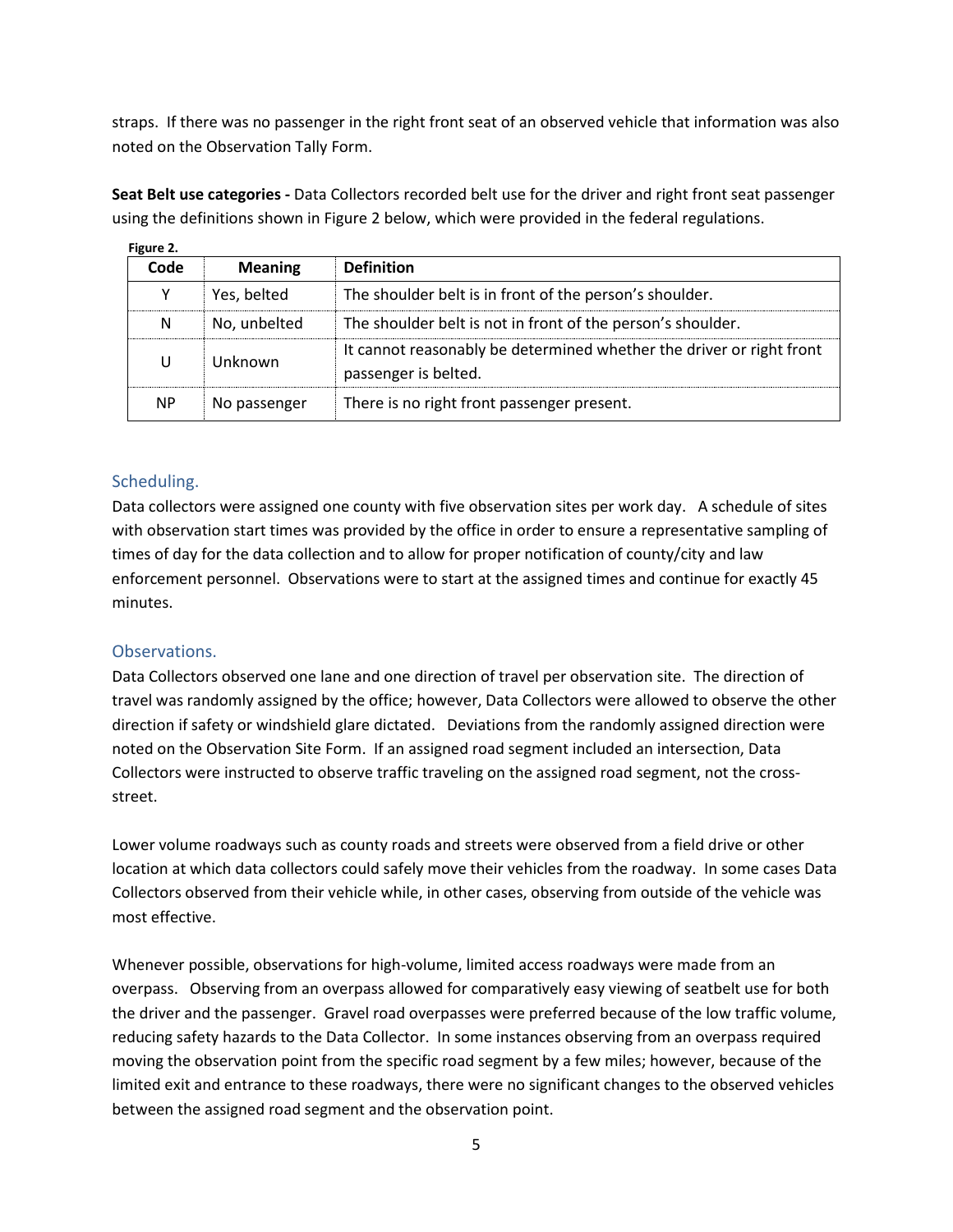If a low volume overpass was not available, Data Collectors were allowed to observe traffic at an exit ramp or rest stop. Because the exit ramp/rest stop only sampled a portion of the traffic passing on the main highway, an additional traffic volume count was required in order to adjust for the reduced numbers. Data collectors completed a traffic count of the assigned highway segment immediately following the observations at the ramp/rest stop. From a safe observation point from which to view passing cars (but not necessarily belt usage), the data collector counted passing cars in one direction and in one lane of the assigned road segment, timing the number of minutes to reach a count of 100 cars. If the traffic volume was low, the count continued for 15 minutes, at which point the data collector recorded the number of cars observed in a 15 minute time frame. This traffic count information was recorded on the Observation Site Form and was used to adjust the seat belt usage observation data when observations were made away from the selected road segment at a rest stop or exit ramp. Only one rest stop site was used in 2016.

#### Alternate Sites.

If locating a useable and safe place to observe required the Data collector to deviate farther than 2 miles (or more than one block in city situations) from the selected road segment, he/she was instructed to call the office before proceeding and to note the location as an alternate site on the Observation Site form. For the 2016 data collection, there were no new alternate sites needed unexpectedly.

#### Rescheduling.

If an assigned road segment was temporarily unavailable due to a traffic accident or inclement weather, data collection was to be rescheduled another week for the same time and day of the week. There was very little rain during the observation week, and no observation periods were cancelled due to weather.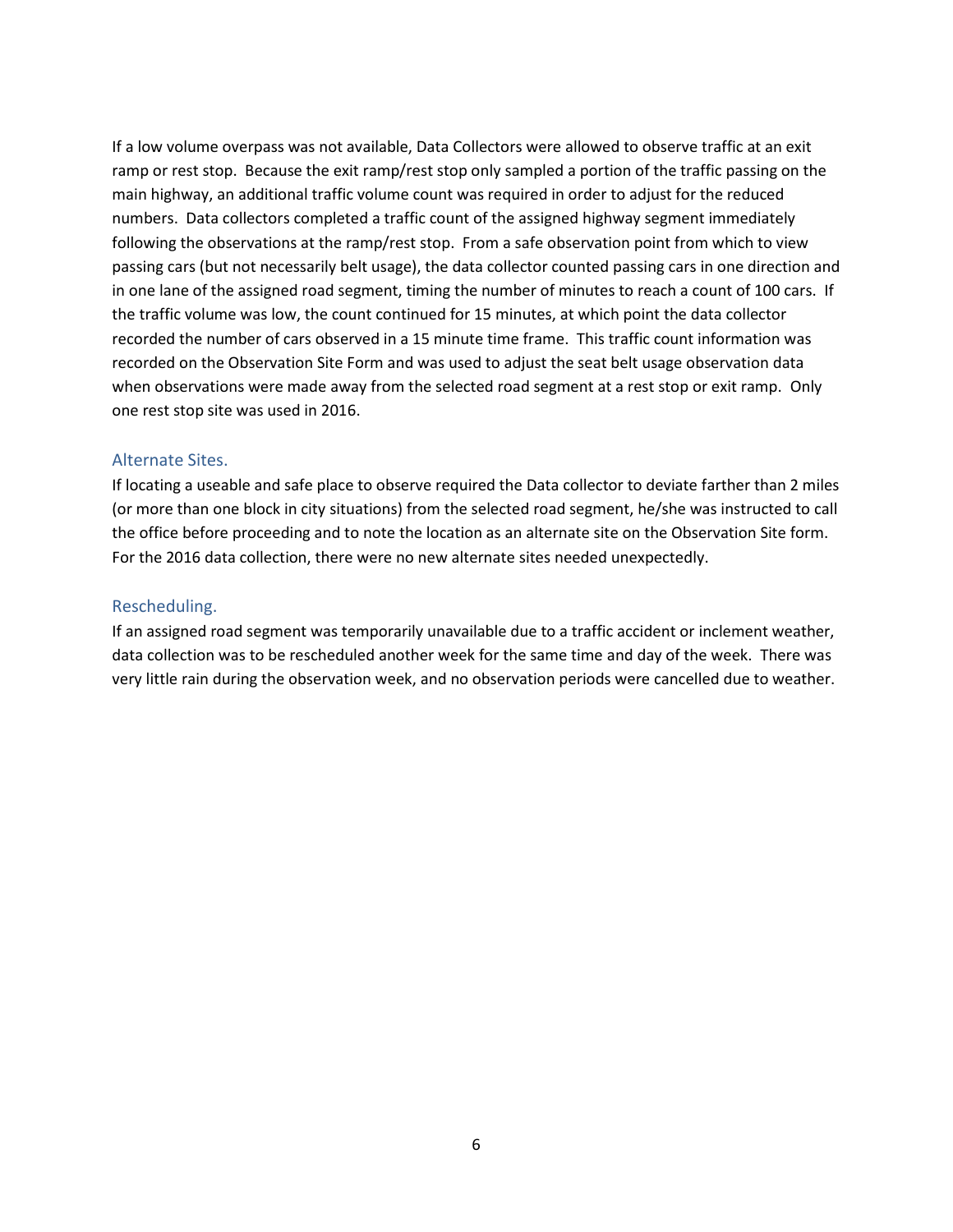### Results

Data collection for 2016 occurred from Wednesday, June 8 through Tuesday, June 14, 2016. The 2016 seat belt use data collection resulted in the observation of **12,619 passenger vehicles**, with a right front seat passenger in 5,166 of those vehicles, for a total of **17,785 potential observations** of belt use. Of these 17,785 potential observations, there were 11,725 drivers and 4,706 right front passengers who were observed to be wearing seat belts (total 16,431 seat belt users). Seat belts were not worn by 572 drivers and 327 right front passengers (total 899 unbelted). Data collectors were unable to observe the seat belt use of 322 drivers and 133 passengers (total 455 unknown use). The unknown use, or **"nonresponse rate," is .02558 or 2.56%**. This is well within the range allowed by federal regulations, which require the nonresponse rate to be below 10%.

The number of observations in 2016 is very similar to previous years. The number of cars observed is slightly lower than in 2015 but with more right front passengers. The number of total observations this year (17,785) is slightly less than 2015 (18,075) but slightly more than 2014 (17,568). Federal regulations require a minimum of 7500 observations, and the 2016 total of 12,619 passenger vehicles with 17,785 observed occupants far exceeds the minimum. Three data collectors were observed by a quality control monitor at two unannounced sites and one data collector was observed at one unannounced site, to ensure compliance with project protocols. This comprises 9.3% of the sites (7 out of 75), which exceeds the minimum of 5% required by federal regulations.

Federal regulations require the calculation of seat belt use to be conducted with weighted data as described in the approved survey plan. Data weighting was completed by Dr. Emily Berg, Assistant Professor of Statistics at Iowa State University. Based on the weighted data, **Iowa's overall seat belt use rate for 2016 is 93.80%**, with an estimated standard error of 0.47% (± 1%). The 2016 rate is higher than in 2015 (92.96%), 2014 (92.80%), 2013 (91.86%), or 2012 (92.38%).

### Tables and Appendices

Table 1 lists the 75 observation sites with selected characteristics and the number of belted drivers and right front passengers.

Tables 2 and 3 show the seat belt use of drivers and passengers by county. Table 2 contains the number or count of each category of belt use by drivers, passengers, and total for each sampled county. Table 3 contains two types of unweighted percentages of belt use for drivers, passengers, and combined total for each county. The "% of Total Belted" is the percent of the total number of persons (both drivers and passengers) who were belted. The "% of Known Belted" removes the persons with unknown belt use from the base number, so it becomes the percent of persons with known seat belt status who were belted. Note that these percentages are unweighted and the state-wide seat belt use percentage is slightly different than the weighted seat belt use percentage required by federal regulations for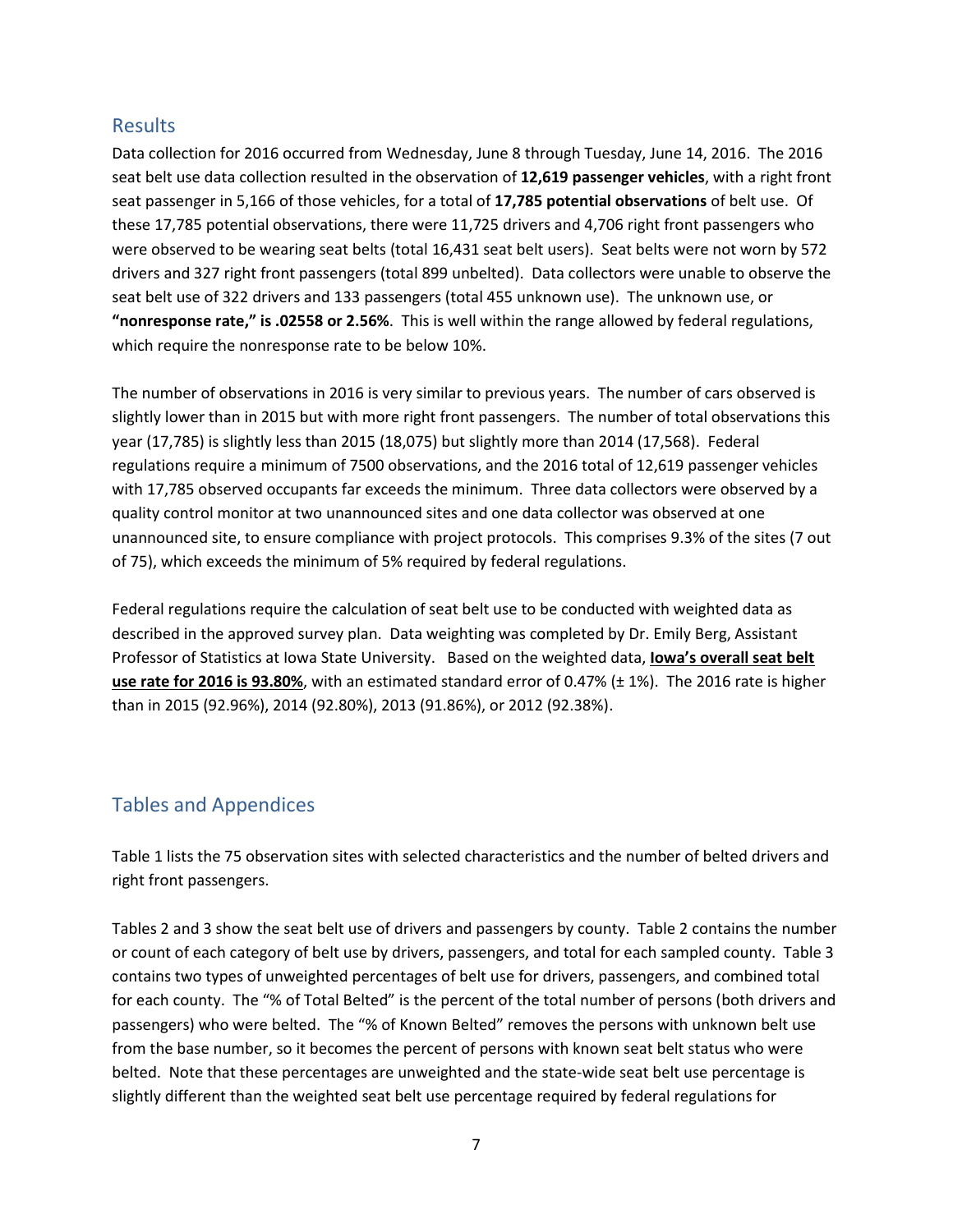reporting. Nevertheless the unweighted percentages in Table 3 enable legitimate comparisons between seat belt users/nonusers and between counties.

Tables 4 and 5 show the seat belt use of drivers and passengers by road type. Table 4 contains the number in each category and Table 5 contains unweighted percentages. Federal regulations required the new survey plan to classify road types as primary (including interstates), secondary, and local.

Table 6 contains seat belt use of drivers and passengers by day of the week and road type. The percentages included in the table are unweighted.

Table 7 contains seat belt use of drivers and passengers by time of day and road type. The percentages included in the table are unweighted.

Table 8 contains sample weights for each observation site as well as seat belt use for drivers and passengers (number or count). This information is used for Part B reporting purposes.

Appendix A. Observation Site Form

Appendix B. Observation Tally Form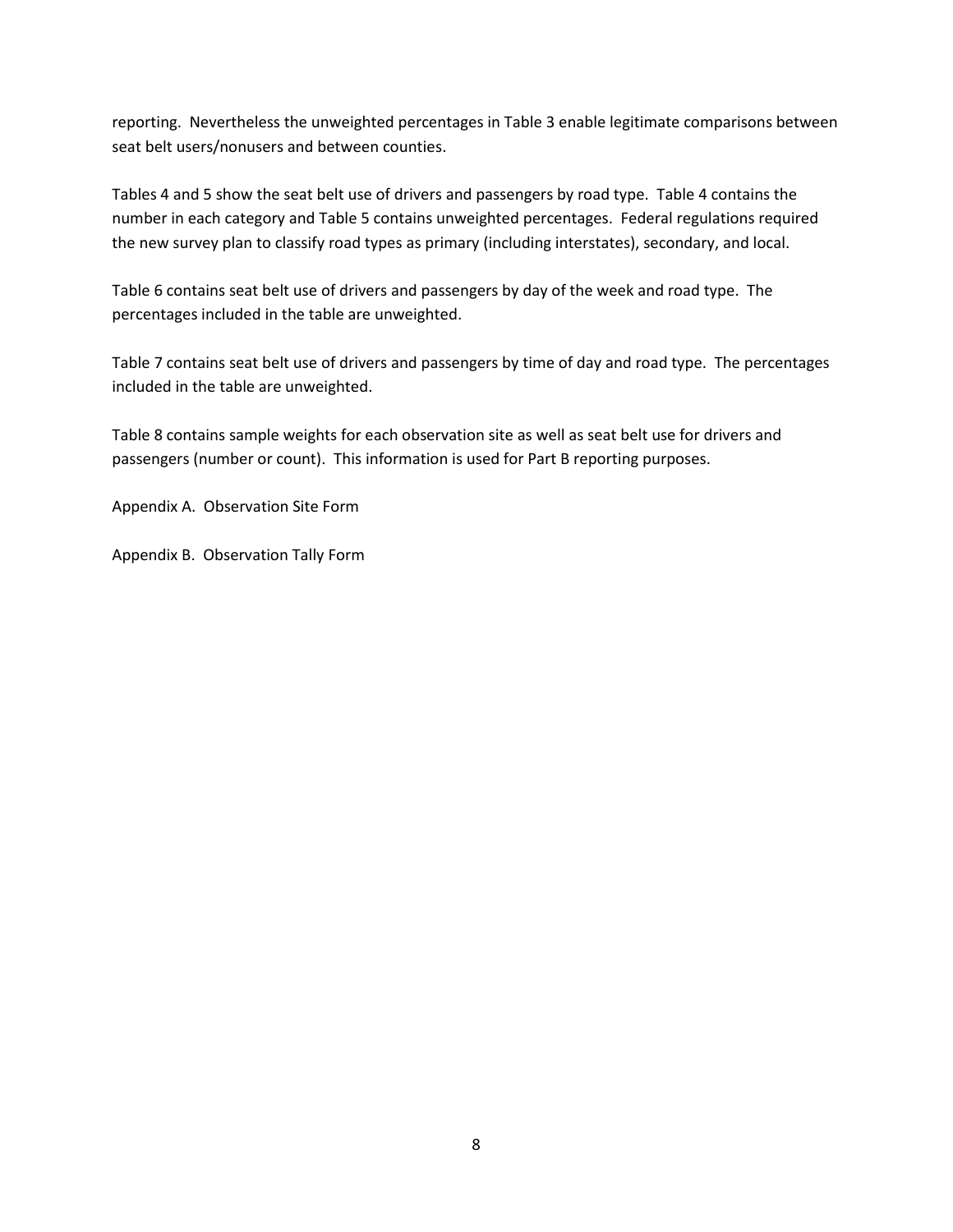### **Table 1. 2016 Seat Belt Usage**

| Time<br>Count<br><b>Belted</b><br>Passenger<br><b>Belted</b><br>Count<br>72<br><b>Black Hawk</b><br>15146<br>Logan Ave<br>Secondary<br>Sun<br>9:55 AM<br>67<br>37<br>34<br>$\mathbf{1}$<br>$\overline{2}$<br>4<br><b>Black Hawk</b><br>19553<br>Wagner Rd<br>Local<br>Sun<br>11:10 AM<br>21<br>19<br>4<br>3<br>20423<br>W 4th St<br>119<br>45<br>38<br><b>Black Hawk</b><br>Secondary<br>Sun<br>1:05 PM<br>113<br>14934<br>399<br>376<br>161<br>4<br><b>Black Hawk</b><br><b>US 20</b><br>Secondary<br>2:25 PM<br>174<br>Sun<br>5<br>207<br><b>Black Hawk</b><br>14766<br>I-380/Hwy 27<br>Primary<br>3:50 PM<br>367<br>353<br>187<br>Sun<br>9<br>6<br>Grundy<br>104904<br>IA 57/110th<br>Secondary<br>Wed<br>11:40 AM<br>52<br>50<br>10<br>7<br>309294<br><b>US 20</b><br>37<br>34<br>Grundy<br>Secondary<br>Wed<br>12:55 PM<br>169<br>161<br>8<br>10<br>10<br>Grundy<br>104906<br>Hwy 175/240th St<br>Secondary<br>Wed<br>2:30 PM<br>36<br>34<br>9<br>45<br>9<br>Grundy<br>104947<br>Hwy 175/260th/Grundy Ave<br>Secondary<br>Wed<br>3:55 PM<br>49<br>10<br>12<br>8<br>6<br>10<br>Grundy<br>105710<br><b>Blackhawk St</b><br>Local<br>Wed<br>4:55 PM<br>15<br>33<br>$11\,$<br>11<br>11<br>Hardin<br>113806<br><b>US-65</b><br>Secondary<br>Fri<br>8:40 AM<br>36<br>7<br>12<br>8<br>115349<br>Washington Ave/Old US 20<br>Local<br>Fri<br>9:55 AM<br>51<br>45<br>Hardin<br>25<br>23<br>13<br>Hardin<br>113774<br><b>US-65</b><br>Secondary<br>Fri<br>11:10 AM<br>119<br>114<br>14<br>230<br>223<br>87<br>84<br>Hardin<br>317413<br><b>US-20</b><br>Secondary<br>Fri<br>1:10 PM<br>15<br>10<br>0<br>0<br>Hardin<br>332704<br>E Main St<br>Local<br>Fri<br>2:23 PM<br>11<br>16<br>16<br>Howard<br>123235<br><b>US 63</b><br>Secondary<br>Mon<br>7:00 AM<br>69<br>64<br>17<br>17<br>73<br>15<br>14<br>Howard<br>123337<br>IA <sub>9</sub><br>Secondary<br>Mon<br>8:10 AM<br>78<br>18<br>123901<br>60<br>20<br>14<br>Howard<br>N Elm St<br>Local<br>Mon<br>9:20 AM<br>73<br>9<br>19<br>9<br>2<br>$\overline{2}$<br>Howard<br>123646<br>Oak Ave<br>Local<br>Mon<br>10:55 AM<br>20<br>73<br>27<br>24<br>Howard<br>123218<br><b>US 63</b><br>Secondary<br>Mon<br>12:25 PM<br>77<br>21<br>128308<br>57<br>50<br>10<br>10<br>IA 212/Western Ave<br>Secondary<br>Sat<br>8:45 AM<br>lowa<br>22<br>217<br>128184<br>$I-80$<br>Primary<br>362<br>356<br>225<br>lowa<br>Sat<br>10:15 AM<br>23<br>330<br>199<br>188<br>128271<br>$I-80$<br>Primary<br>Sat<br>1:30 PM<br>340<br>lowa<br>24<br>128805<br>8<br>3<br>3<br>U Ave<br>Local<br>Sat<br>12:15 PM<br>8<br>lowa<br>25<br>209<br>201<br>128271<br>$I-80$<br>Sat<br>2:25 PM<br>351<br>343<br>lowa<br>Primary<br>26<br>13<br>142458<br>Co Rd F28/ Mehaffey Bridge Rd<br>7:30 AM<br>144<br>136<br>14<br>Johnson<br>Local<br>Mon<br>27<br>307<br>126<br>Johnson<br>140584<br>180<br>Primary<br>Mon<br>9:00 AM<br>311<br>134<br>28<br>180<br>335<br>164<br>152<br>140747<br>10:25 AM<br>328<br>Johnson<br>Primary<br>Mon<br>29<br>30<br>143552<br>11:40 AM<br>121<br>117<br>34<br>Johnson<br>N Dubuque St<br>Secondary<br>Mon<br>30<br>113<br>Johnson<br>141004<br>US 218/IA 27<br>Secondary<br>Mon<br>1:45 PM<br>312<br>304<br>122<br>31<br>38<br>35<br>9<br>8<br>Linn<br>160569<br>Co Rd D62/Coggon Rd<br>Local<br>Tues<br>5:15 PM<br>32<br>296<br>287<br>85<br>83<br>Linn<br>158613<br>I 380/Hwy 27<br>3:45 PM<br>Primary<br>Tues<br>33<br>51<br>49<br>Linn<br>164085<br>Center Point Rd<br>Secondary<br>173<br>167<br>Tues<br>2:45 PM<br>34<br>225<br>210<br>30<br>28<br>Linn<br>161809<br>32nd St, NE, Cedar Rapids<br>Secondary<br>Tues<br>1:05 PM<br>35<br>102<br>99<br>20<br>19<br>Linn<br>166008<br>16th Ave SW<br>Secondary<br>11:00 AM<br>Tues<br>36<br>40<br>180068<br>Secondary<br>Wed<br>141<br>125<br>41<br>Marion<br>IA 163<br>11:37 AM<br>39<br>37<br>180790<br>Co Rd G28/Washington St<br>Local<br>Wed<br>12:58 PM<br>42<br>16<br>14<br>Marion<br>38<br>25<br>23<br>181891<br>S Clark St<br>Local<br>Wed<br>2:05 PM<br>128<br>115<br>Marion<br>39<br>100<br>29<br>27<br>179982<br>IA 92<br>Secondary<br>Wed<br>3:15 PM<br>114<br>Marion<br>40<br>191<br>65<br>59<br>179837<br>IA <sub>5</sub><br>Secondary<br>Wed<br>4:20 PM<br>210<br>Marion<br>282<br>41<br>Polk<br>215201<br>135<br>Primary<br>2:40 PM<br>550<br>522<br>318<br>Sun<br>42<br>404<br>183<br>163<br>Polk<br>215390<br><b>1235</b><br>9:00 AM<br>461<br>Primary<br>Sun<br>43<br>129<br>48<br>44<br>Polk<br>216760<br>155<br>IA 141<br>Secondary<br>Sun<br>7:35 AM<br>78<br>44<br>Polk<br>227016<br>University Ave<br>Secondary<br>205<br>187<br>88<br>Sun<br>10:15 AM<br>45<br>$\overline{2}$<br>Polk<br>226230<br>109th St<br>Local<br>Sun<br>1:05 PM<br>4<br>4<br>2<br>178<br>50<br>41<br>46<br>229603<br>Secondary<br>Wed<br>208<br>Pottawattamie<br>W Broadway<br>10:50 AM<br>97<br>47<br>229207<br>180<br>Primary<br>Wed<br>3:55 PM<br>261<br>214<br>106<br>Pottawattamie<br>48<br>351<br>126<br>229164<br>180<br>Wed<br>1:00 PM<br>421<br>149<br>Pottawattamie<br>Primary<br>49<br>287<br>223<br>101<br>81<br>334415<br>129<br>Wed<br>2:22 PM<br>Pottawattamie<br>Primary<br>8<br>0<br>0<br>50<br>233075<br>S 10th St<br>Wed<br>Pottawattamie<br>Local<br>9:43 AM<br>10<br>51<br>242971<br>180<br>Primary<br>Thurs<br>9:30 AM<br>287<br>284<br>117<br>114<br>Scott<br>52<br>9<br>9<br>Scott<br>243108<br>180<br>Primary<br>Thurs<br>11:00 AM<br>20<br>20<br>53<br>248805<br>Thurs<br>1:00 PM<br>81<br>76<br>16<br>14<br>Scott<br>Valley Dr<br>Local<br>224<br>Thurs<br>2:15 PM<br>232<br>56<br>54<br>247785<br>Scott<br>Eastern Ave<br>64<br>Secondary<br>55<br>99<br>96<br>Scott<br>246517<br>E 53rd St<br>Secondary<br>Thurs<br>3:20 PM<br>467<br>448<br>0<br>249972<br>Co Rd F58<br>Local<br>0<br>56<br>Shelby<br>Thurs<br>8:00 AM<br>4<br>3<br>57<br>249594<br><b>US 59</b><br>Secondary<br>23<br>Shelby<br>Thurs<br>9:00 AM<br>86<br>26<br>97<br>58<br>12th St/Linden Rd<br>Secondary<br>93<br>23<br>20<br>Shelby<br>250675<br>Thurs<br>11:10 AM<br>106<br>59<br>19th St<br>Local<br>43<br>7<br>6<br>Shelby<br>250640<br>Thurs<br>10:10 AM<br>51<br>9<br>249736<br>IA-44/1000th St<br>10<br>60<br>Shelby<br>Secondary<br>Thurs<br>12:55 PM<br>31<br>37<br>70<br>63<br>61<br>Story<br>257296<br>Lincoln Way<br>Secondary<br>Sun<br>10:30 AM<br>132<br>123<br>173<br>93<br>86<br>62<br>Story<br>257855<br>University Blvd<br>Secondary<br>Sun<br>12:45 PM<br>189<br>63<br>418<br>258<br>237<br>Story<br>255469<br>$1 - 35$<br>Primary<br>2:15 PM<br>459<br>Sun<br>9<br>Co Rd E29/190th St<br>9<br>64<br>Story<br>256910<br>Local<br>3:45 PM<br>32<br>32<br>Sun<br>4:52 PM<br>319<br>206<br>172<br>65<br>Story<br>255562<br>$1 - 35$<br>Primary<br>Sun<br>338<br>273908<br>$1 - 35$<br>322<br>303<br>207<br>187<br>66<br>Warren<br>Primary<br>11:05 AM<br>Sat<br>170<br>Warren<br>334871<br>$1 - 35$<br>Primary<br>12:45 PM<br>280<br>272<br>185<br>67<br>Sat<br>307<br>68<br>Warren<br>274137<br>US 65/69<br>Secondary<br>3:38 PM<br>326<br>162<br>136<br>Sat<br>37<br>69<br>Warren<br>275330<br>S 5th St<br>Local<br>2:32 PM<br>99<br>88<br>42<br>Sat<br>192<br>176<br>70<br>Warren<br>311642<br>$IA-5$<br>Secondary<br>5:00 PM<br>334<br>310<br>Sat<br>Secondary<br>71<br>Webster<br>283076<br>IA 7/190th St<br>Fri<br>2:15 PM<br>55<br>17<br>15<br>61<br>Old Hwy 20/ Co D20<br>31<br>72<br>Webster<br>283806<br>Secondary<br>1:15 PM<br>114<br>105<br>33<br>Fri<br>73<br>Secondary<br>39<br>14<br>Webster<br>311763<br>2nd Ave N<br>Fri<br>11:45 AM<br>37<br>14<br>Co D20/200th St<br>74<br>Webster<br>283683<br>Local<br>9:30 AM<br>71<br>61<br>17<br>16<br>Fri<br>75<br>Webster<br>283317<br>Co P70/Taylor Ave<br>Local<br>Fri<br>8:00 AM<br>17<br>13<br>6<br>6 | No | County | <b>MSLINK</b> | Location | <b>Road Type</b> | Day | Start | Vehicle | <b>Drivers</b> | <b>Right Front</b> | <b>Right Front</b> |
|------------------------------------------------------------------------------------------------------------------------------------------------------------------------------------------------------------------------------------------------------------------------------------------------------------------------------------------------------------------------------------------------------------------------------------------------------------------------------------------------------------------------------------------------------------------------------------------------------------------------------------------------------------------------------------------------------------------------------------------------------------------------------------------------------------------------------------------------------------------------------------------------------------------------------------------------------------------------------------------------------------------------------------------------------------------------------------------------------------------------------------------------------------------------------------------------------------------------------------------------------------------------------------------------------------------------------------------------------------------------------------------------------------------------------------------------------------------------------------------------------------------------------------------------------------------------------------------------------------------------------------------------------------------------------------------------------------------------------------------------------------------------------------------------------------------------------------------------------------------------------------------------------------------------------------------------------------------------------------------------------------------------------------------------------------------------------------------------------------------------------------------------------------------------------------------------------------------------------------------------------------------------------------------------------------------------------------------------------------------------------------------------------------------------------------------------------------------------------------------------------------------------------------------------------------------------------------------------------------------------------------------------------------------------------------------------------------------------------------------------------------------------------------------------------------------------------------------------------------------------------------------------------------------------------------------------------------------------------------------------------------------------------------------------------------------------------------------------------------------------------------------------------------------------------------------------------------------------------------------------------------------------------------------------------------------------------------------------------------------------------------------------------------------------------------------------------------------------------------------------------------------------------------------------------------------------------------------------------------------------------------------------------------------------------------------------------------------------------------------------------------------------------------------------------------------------------------------------------------------------------------------------------------------------------------------------------------------------------------------------------------------------------------------------------------------------------------------------------------------------------------------------------------------------------------------------------------------------------------------------------------------------------------------------------------------------------------------------------------------------------------------------------------------------------------------------------------------------------------------------------------------------------------------------------------------------------------------------------------------------------------------------------------------------------------------------------------------------------------------------------------------------------------------------------------------------------------------------------------------------------------------------------------------------------------------------------------------------------------------------------------------------------------------------------------------------------------------------------------------------------------------------------------------------------------------------------------------------------------------------------------------------------------------------------------------------------------------------------------------------------------------------------------------------------------------------------------------------------------------------------------------------------------------------------------------------------------------------------------------------------------------------------------------------------------------------------------------------------------------------------------------------------------------------------------------------------------------------------------------------------------------------------------------------------------------------------------------------------------------------------------------------------------------------------------------------------------------------------------------------------------------------------------------------------------------------------------------------------------------------------------------------------------------------------------------------------------------------------------------------------------------------------------------------------------------------------------------------------------------------------------------------------------------------------------------------------------------------------------------------------------------------------------------------------------------------------------------------------------------------------------------------------------------------------------------------------------------------------------------------------------------------------------------------------------------------------------------------------------------------------------------------------------------------------------------------------------------------------------------------------------------------------------------------------------------------------------------------------------------------------------------------------------------------------------------------------------------------------------------------------------------------------------------------------------------------------------------------------------------------------------------------------------------------------------------------------------------------------------------------------------------------------------------------------------------------|----|--------|---------------|----------|------------------|-----|-------|---------|----------------|--------------------|--------------------|
|                                                                                                                                                                                                                                                                                                                                                                                                                                                                                                                                                                                                                                                                                                                                                                                                                                                                                                                                                                                                                                                                                                                                                                                                                                                                                                                                                                                                                                                                                                                                                                                                                                                                                                                                                                                                                                                                                                                                                                                                                                                                                                                                                                                                                                                                                                                                                                                                                                                                                                                                                                                                                                                                                                                                                                                                                                                                                                                                                                                                                                                                                                                                                                                                                                                                                                                                                                                                                                                                                                                                                                                                                                                                                                                                                                                                                                                                                                                                                                                                                                                                                                                                                                                                                                                                                                                                                                                                                                                                                                                                                                                                                                                                                                                                                                                                                                                                                                                                                                                                                                                                                                                                                                                                                                                                                                                                                                                                                                                                                                                                                                                                                                                                                                                                                                                                                                                                                                                                                                                                                                                                                                                                                                                                                                                                                                                                                                                                                                                                                                                                                                                                                                                                                                                                                                                                                                                                                                                                                                                                                                                                                                                                                                                                                                                                                                                                                                                                                                                                                                                                                                                                                                                                                                |    |        |               |          |                  |     |       |         |                |                    | Passenger          |
|                                                                                                                                                                                                                                                                                                                                                                                                                                                                                                                                                                                                                                                                                                                                                                                                                                                                                                                                                                                                                                                                                                                                                                                                                                                                                                                                                                                                                                                                                                                                                                                                                                                                                                                                                                                                                                                                                                                                                                                                                                                                                                                                                                                                                                                                                                                                                                                                                                                                                                                                                                                                                                                                                                                                                                                                                                                                                                                                                                                                                                                                                                                                                                                                                                                                                                                                                                                                                                                                                                                                                                                                                                                                                                                                                                                                                                                                                                                                                                                                                                                                                                                                                                                                                                                                                                                                                                                                                                                                                                                                                                                                                                                                                                                                                                                                                                                                                                                                                                                                                                                                                                                                                                                                                                                                                                                                                                                                                                                                                                                                                                                                                                                                                                                                                                                                                                                                                                                                                                                                                                                                                                                                                                                                                                                                                                                                                                                                                                                                                                                                                                                                                                                                                                                                                                                                                                                                                                                                                                                                                                                                                                                                                                                                                                                                                                                                                                                                                                                                                                                                                                                                                                                                                                |    |        |               |          |                  |     |       |         |                |                    |                    |
|                                                                                                                                                                                                                                                                                                                                                                                                                                                                                                                                                                                                                                                                                                                                                                                                                                                                                                                                                                                                                                                                                                                                                                                                                                                                                                                                                                                                                                                                                                                                                                                                                                                                                                                                                                                                                                                                                                                                                                                                                                                                                                                                                                                                                                                                                                                                                                                                                                                                                                                                                                                                                                                                                                                                                                                                                                                                                                                                                                                                                                                                                                                                                                                                                                                                                                                                                                                                                                                                                                                                                                                                                                                                                                                                                                                                                                                                                                                                                                                                                                                                                                                                                                                                                                                                                                                                                                                                                                                                                                                                                                                                                                                                                                                                                                                                                                                                                                                                                                                                                                                                                                                                                                                                                                                                                                                                                                                                                                                                                                                                                                                                                                                                                                                                                                                                                                                                                                                                                                                                                                                                                                                                                                                                                                                                                                                                                                                                                                                                                                                                                                                                                                                                                                                                                                                                                                                                                                                                                                                                                                                                                                                                                                                                                                                                                                                                                                                                                                                                                                                                                                                                                                                                                                |    |        |               |          |                  |     |       |         |                |                    |                    |
|                                                                                                                                                                                                                                                                                                                                                                                                                                                                                                                                                                                                                                                                                                                                                                                                                                                                                                                                                                                                                                                                                                                                                                                                                                                                                                                                                                                                                                                                                                                                                                                                                                                                                                                                                                                                                                                                                                                                                                                                                                                                                                                                                                                                                                                                                                                                                                                                                                                                                                                                                                                                                                                                                                                                                                                                                                                                                                                                                                                                                                                                                                                                                                                                                                                                                                                                                                                                                                                                                                                                                                                                                                                                                                                                                                                                                                                                                                                                                                                                                                                                                                                                                                                                                                                                                                                                                                                                                                                                                                                                                                                                                                                                                                                                                                                                                                                                                                                                                                                                                                                                                                                                                                                                                                                                                                                                                                                                                                                                                                                                                                                                                                                                                                                                                                                                                                                                                                                                                                                                                                                                                                                                                                                                                                                                                                                                                                                                                                                                                                                                                                                                                                                                                                                                                                                                                                                                                                                                                                                                                                                                                                                                                                                                                                                                                                                                                                                                                                                                                                                                                                                                                                                                                                |    |        |               |          |                  |     |       |         |                |                    |                    |
|                                                                                                                                                                                                                                                                                                                                                                                                                                                                                                                                                                                                                                                                                                                                                                                                                                                                                                                                                                                                                                                                                                                                                                                                                                                                                                                                                                                                                                                                                                                                                                                                                                                                                                                                                                                                                                                                                                                                                                                                                                                                                                                                                                                                                                                                                                                                                                                                                                                                                                                                                                                                                                                                                                                                                                                                                                                                                                                                                                                                                                                                                                                                                                                                                                                                                                                                                                                                                                                                                                                                                                                                                                                                                                                                                                                                                                                                                                                                                                                                                                                                                                                                                                                                                                                                                                                                                                                                                                                                                                                                                                                                                                                                                                                                                                                                                                                                                                                                                                                                                                                                                                                                                                                                                                                                                                                                                                                                                                                                                                                                                                                                                                                                                                                                                                                                                                                                                                                                                                                                                                                                                                                                                                                                                                                                                                                                                                                                                                                                                                                                                                                                                                                                                                                                                                                                                                                                                                                                                                                                                                                                                                                                                                                                                                                                                                                                                                                                                                                                                                                                                                                                                                                                                                |    |        |               |          |                  |     |       |         |                |                    |                    |
|                                                                                                                                                                                                                                                                                                                                                                                                                                                                                                                                                                                                                                                                                                                                                                                                                                                                                                                                                                                                                                                                                                                                                                                                                                                                                                                                                                                                                                                                                                                                                                                                                                                                                                                                                                                                                                                                                                                                                                                                                                                                                                                                                                                                                                                                                                                                                                                                                                                                                                                                                                                                                                                                                                                                                                                                                                                                                                                                                                                                                                                                                                                                                                                                                                                                                                                                                                                                                                                                                                                                                                                                                                                                                                                                                                                                                                                                                                                                                                                                                                                                                                                                                                                                                                                                                                                                                                                                                                                                                                                                                                                                                                                                                                                                                                                                                                                                                                                                                                                                                                                                                                                                                                                                                                                                                                                                                                                                                                                                                                                                                                                                                                                                                                                                                                                                                                                                                                                                                                                                                                                                                                                                                                                                                                                                                                                                                                                                                                                                                                                                                                                                                                                                                                                                                                                                                                                                                                                                                                                                                                                                                                                                                                                                                                                                                                                                                                                                                                                                                                                                                                                                                                                                                                |    |        |               |          |                  |     |       |         |                |                    |                    |
|                                                                                                                                                                                                                                                                                                                                                                                                                                                                                                                                                                                                                                                                                                                                                                                                                                                                                                                                                                                                                                                                                                                                                                                                                                                                                                                                                                                                                                                                                                                                                                                                                                                                                                                                                                                                                                                                                                                                                                                                                                                                                                                                                                                                                                                                                                                                                                                                                                                                                                                                                                                                                                                                                                                                                                                                                                                                                                                                                                                                                                                                                                                                                                                                                                                                                                                                                                                                                                                                                                                                                                                                                                                                                                                                                                                                                                                                                                                                                                                                                                                                                                                                                                                                                                                                                                                                                                                                                                                                                                                                                                                                                                                                                                                                                                                                                                                                                                                                                                                                                                                                                                                                                                                                                                                                                                                                                                                                                                                                                                                                                                                                                                                                                                                                                                                                                                                                                                                                                                                                                                                                                                                                                                                                                                                                                                                                                                                                                                                                                                                                                                                                                                                                                                                                                                                                                                                                                                                                                                                                                                                                                                                                                                                                                                                                                                                                                                                                                                                                                                                                                                                                                                                                                                |    |        |               |          |                  |     |       |         |                |                    |                    |
|                                                                                                                                                                                                                                                                                                                                                                                                                                                                                                                                                                                                                                                                                                                                                                                                                                                                                                                                                                                                                                                                                                                                                                                                                                                                                                                                                                                                                                                                                                                                                                                                                                                                                                                                                                                                                                                                                                                                                                                                                                                                                                                                                                                                                                                                                                                                                                                                                                                                                                                                                                                                                                                                                                                                                                                                                                                                                                                                                                                                                                                                                                                                                                                                                                                                                                                                                                                                                                                                                                                                                                                                                                                                                                                                                                                                                                                                                                                                                                                                                                                                                                                                                                                                                                                                                                                                                                                                                                                                                                                                                                                                                                                                                                                                                                                                                                                                                                                                                                                                                                                                                                                                                                                                                                                                                                                                                                                                                                                                                                                                                                                                                                                                                                                                                                                                                                                                                                                                                                                                                                                                                                                                                                                                                                                                                                                                                                                                                                                                                                                                                                                                                                                                                                                                                                                                                                                                                                                                                                                                                                                                                                                                                                                                                                                                                                                                                                                                                                                                                                                                                                                                                                                                                                |    |        |               |          |                  |     |       |         |                |                    |                    |
|                                                                                                                                                                                                                                                                                                                                                                                                                                                                                                                                                                                                                                                                                                                                                                                                                                                                                                                                                                                                                                                                                                                                                                                                                                                                                                                                                                                                                                                                                                                                                                                                                                                                                                                                                                                                                                                                                                                                                                                                                                                                                                                                                                                                                                                                                                                                                                                                                                                                                                                                                                                                                                                                                                                                                                                                                                                                                                                                                                                                                                                                                                                                                                                                                                                                                                                                                                                                                                                                                                                                                                                                                                                                                                                                                                                                                                                                                                                                                                                                                                                                                                                                                                                                                                                                                                                                                                                                                                                                                                                                                                                                                                                                                                                                                                                                                                                                                                                                                                                                                                                                                                                                                                                                                                                                                                                                                                                                                                                                                                                                                                                                                                                                                                                                                                                                                                                                                                                                                                                                                                                                                                                                                                                                                                                                                                                                                                                                                                                                                                                                                                                                                                                                                                                                                                                                                                                                                                                                                                                                                                                                                                                                                                                                                                                                                                                                                                                                                                                                                                                                                                                                                                                                                                |    |        |               |          |                  |     |       |         |                |                    |                    |
|                                                                                                                                                                                                                                                                                                                                                                                                                                                                                                                                                                                                                                                                                                                                                                                                                                                                                                                                                                                                                                                                                                                                                                                                                                                                                                                                                                                                                                                                                                                                                                                                                                                                                                                                                                                                                                                                                                                                                                                                                                                                                                                                                                                                                                                                                                                                                                                                                                                                                                                                                                                                                                                                                                                                                                                                                                                                                                                                                                                                                                                                                                                                                                                                                                                                                                                                                                                                                                                                                                                                                                                                                                                                                                                                                                                                                                                                                                                                                                                                                                                                                                                                                                                                                                                                                                                                                                                                                                                                                                                                                                                                                                                                                                                                                                                                                                                                                                                                                                                                                                                                                                                                                                                                                                                                                                                                                                                                                                                                                                                                                                                                                                                                                                                                                                                                                                                                                                                                                                                                                                                                                                                                                                                                                                                                                                                                                                                                                                                                                                                                                                                                                                                                                                                                                                                                                                                                                                                                                                                                                                                                                                                                                                                                                                                                                                                                                                                                                                                                                                                                                                                                                                                                                                |    |        |               |          |                  |     |       |         |                |                    |                    |
|                                                                                                                                                                                                                                                                                                                                                                                                                                                                                                                                                                                                                                                                                                                                                                                                                                                                                                                                                                                                                                                                                                                                                                                                                                                                                                                                                                                                                                                                                                                                                                                                                                                                                                                                                                                                                                                                                                                                                                                                                                                                                                                                                                                                                                                                                                                                                                                                                                                                                                                                                                                                                                                                                                                                                                                                                                                                                                                                                                                                                                                                                                                                                                                                                                                                                                                                                                                                                                                                                                                                                                                                                                                                                                                                                                                                                                                                                                                                                                                                                                                                                                                                                                                                                                                                                                                                                                                                                                                                                                                                                                                                                                                                                                                                                                                                                                                                                                                                                                                                                                                                                                                                                                                                                                                                                                                                                                                                                                                                                                                                                                                                                                                                                                                                                                                                                                                                                                                                                                                                                                                                                                                                                                                                                                                                                                                                                                                                                                                                                                                                                                                                                                                                                                                                                                                                                                                                                                                                                                                                                                                                                                                                                                                                                                                                                                                                                                                                                                                                                                                                                                                                                                                                                                |    |        |               |          |                  |     |       |         |                |                    |                    |
|                                                                                                                                                                                                                                                                                                                                                                                                                                                                                                                                                                                                                                                                                                                                                                                                                                                                                                                                                                                                                                                                                                                                                                                                                                                                                                                                                                                                                                                                                                                                                                                                                                                                                                                                                                                                                                                                                                                                                                                                                                                                                                                                                                                                                                                                                                                                                                                                                                                                                                                                                                                                                                                                                                                                                                                                                                                                                                                                                                                                                                                                                                                                                                                                                                                                                                                                                                                                                                                                                                                                                                                                                                                                                                                                                                                                                                                                                                                                                                                                                                                                                                                                                                                                                                                                                                                                                                                                                                                                                                                                                                                                                                                                                                                                                                                                                                                                                                                                                                                                                                                                                                                                                                                                                                                                                                                                                                                                                                                                                                                                                                                                                                                                                                                                                                                                                                                                                                                                                                                                                                                                                                                                                                                                                                                                                                                                                                                                                                                                                                                                                                                                                                                                                                                                                                                                                                                                                                                                                                                                                                                                                                                                                                                                                                                                                                                                                                                                                                                                                                                                                                                                                                                                                                |    |        |               |          |                  |     |       |         |                |                    |                    |
|                                                                                                                                                                                                                                                                                                                                                                                                                                                                                                                                                                                                                                                                                                                                                                                                                                                                                                                                                                                                                                                                                                                                                                                                                                                                                                                                                                                                                                                                                                                                                                                                                                                                                                                                                                                                                                                                                                                                                                                                                                                                                                                                                                                                                                                                                                                                                                                                                                                                                                                                                                                                                                                                                                                                                                                                                                                                                                                                                                                                                                                                                                                                                                                                                                                                                                                                                                                                                                                                                                                                                                                                                                                                                                                                                                                                                                                                                                                                                                                                                                                                                                                                                                                                                                                                                                                                                                                                                                                                                                                                                                                                                                                                                                                                                                                                                                                                                                                                                                                                                                                                                                                                                                                                                                                                                                                                                                                                                                                                                                                                                                                                                                                                                                                                                                                                                                                                                                                                                                                                                                                                                                                                                                                                                                                                                                                                                                                                                                                                                                                                                                                                                                                                                                                                                                                                                                                                                                                                                                                                                                                                                                                                                                                                                                                                                                                                                                                                                                                                                                                                                                                                                                                                                                |    |        |               |          |                  |     |       |         |                |                    |                    |
|                                                                                                                                                                                                                                                                                                                                                                                                                                                                                                                                                                                                                                                                                                                                                                                                                                                                                                                                                                                                                                                                                                                                                                                                                                                                                                                                                                                                                                                                                                                                                                                                                                                                                                                                                                                                                                                                                                                                                                                                                                                                                                                                                                                                                                                                                                                                                                                                                                                                                                                                                                                                                                                                                                                                                                                                                                                                                                                                                                                                                                                                                                                                                                                                                                                                                                                                                                                                                                                                                                                                                                                                                                                                                                                                                                                                                                                                                                                                                                                                                                                                                                                                                                                                                                                                                                                                                                                                                                                                                                                                                                                                                                                                                                                                                                                                                                                                                                                                                                                                                                                                                                                                                                                                                                                                                                                                                                                                                                                                                                                                                                                                                                                                                                                                                                                                                                                                                                                                                                                                                                                                                                                                                                                                                                                                                                                                                                                                                                                                                                                                                                                                                                                                                                                                                                                                                                                                                                                                                                                                                                                                                                                                                                                                                                                                                                                                                                                                                                                                                                                                                                                                                                                                                                |    |        |               |          |                  |     |       |         |                |                    |                    |
|                                                                                                                                                                                                                                                                                                                                                                                                                                                                                                                                                                                                                                                                                                                                                                                                                                                                                                                                                                                                                                                                                                                                                                                                                                                                                                                                                                                                                                                                                                                                                                                                                                                                                                                                                                                                                                                                                                                                                                                                                                                                                                                                                                                                                                                                                                                                                                                                                                                                                                                                                                                                                                                                                                                                                                                                                                                                                                                                                                                                                                                                                                                                                                                                                                                                                                                                                                                                                                                                                                                                                                                                                                                                                                                                                                                                                                                                                                                                                                                                                                                                                                                                                                                                                                                                                                                                                                                                                                                                                                                                                                                                                                                                                                                                                                                                                                                                                                                                                                                                                                                                                                                                                                                                                                                                                                                                                                                                                                                                                                                                                                                                                                                                                                                                                                                                                                                                                                                                                                                                                                                                                                                                                                                                                                                                                                                                                                                                                                                                                                                                                                                                                                                                                                                                                                                                                                                                                                                                                                                                                                                                                                                                                                                                                                                                                                                                                                                                                                                                                                                                                                                                                                                                                                |    |        |               |          |                  |     |       |         |                |                    |                    |
|                                                                                                                                                                                                                                                                                                                                                                                                                                                                                                                                                                                                                                                                                                                                                                                                                                                                                                                                                                                                                                                                                                                                                                                                                                                                                                                                                                                                                                                                                                                                                                                                                                                                                                                                                                                                                                                                                                                                                                                                                                                                                                                                                                                                                                                                                                                                                                                                                                                                                                                                                                                                                                                                                                                                                                                                                                                                                                                                                                                                                                                                                                                                                                                                                                                                                                                                                                                                                                                                                                                                                                                                                                                                                                                                                                                                                                                                                                                                                                                                                                                                                                                                                                                                                                                                                                                                                                                                                                                                                                                                                                                                                                                                                                                                                                                                                                                                                                                                                                                                                                                                                                                                                                                                                                                                                                                                                                                                                                                                                                                                                                                                                                                                                                                                                                                                                                                                                                                                                                                                                                                                                                                                                                                                                                                                                                                                                                                                                                                                                                                                                                                                                                                                                                                                                                                                                                                                                                                                                                                                                                                                                                                                                                                                                                                                                                                                                                                                                                                                                                                                                                                                                                                                                                |    |        |               |          |                  |     |       |         |                |                    |                    |
|                                                                                                                                                                                                                                                                                                                                                                                                                                                                                                                                                                                                                                                                                                                                                                                                                                                                                                                                                                                                                                                                                                                                                                                                                                                                                                                                                                                                                                                                                                                                                                                                                                                                                                                                                                                                                                                                                                                                                                                                                                                                                                                                                                                                                                                                                                                                                                                                                                                                                                                                                                                                                                                                                                                                                                                                                                                                                                                                                                                                                                                                                                                                                                                                                                                                                                                                                                                                                                                                                                                                                                                                                                                                                                                                                                                                                                                                                                                                                                                                                                                                                                                                                                                                                                                                                                                                                                                                                                                                                                                                                                                                                                                                                                                                                                                                                                                                                                                                                                                                                                                                                                                                                                                                                                                                                                                                                                                                                                                                                                                                                                                                                                                                                                                                                                                                                                                                                                                                                                                                                                                                                                                                                                                                                                                                                                                                                                                                                                                                                                                                                                                                                                                                                                                                                                                                                                                                                                                                                                                                                                                                                                                                                                                                                                                                                                                                                                                                                                                                                                                                                                                                                                                                                                |    |        |               |          |                  |     |       |         |                |                    |                    |
|                                                                                                                                                                                                                                                                                                                                                                                                                                                                                                                                                                                                                                                                                                                                                                                                                                                                                                                                                                                                                                                                                                                                                                                                                                                                                                                                                                                                                                                                                                                                                                                                                                                                                                                                                                                                                                                                                                                                                                                                                                                                                                                                                                                                                                                                                                                                                                                                                                                                                                                                                                                                                                                                                                                                                                                                                                                                                                                                                                                                                                                                                                                                                                                                                                                                                                                                                                                                                                                                                                                                                                                                                                                                                                                                                                                                                                                                                                                                                                                                                                                                                                                                                                                                                                                                                                                                                                                                                                                                                                                                                                                                                                                                                                                                                                                                                                                                                                                                                                                                                                                                                                                                                                                                                                                                                                                                                                                                                                                                                                                                                                                                                                                                                                                                                                                                                                                                                                                                                                                                                                                                                                                                                                                                                                                                                                                                                                                                                                                                                                                                                                                                                                                                                                                                                                                                                                                                                                                                                                                                                                                                                                                                                                                                                                                                                                                                                                                                                                                                                                                                                                                                                                                                                                |    |        |               |          |                  |     |       |         |                |                    |                    |
|                                                                                                                                                                                                                                                                                                                                                                                                                                                                                                                                                                                                                                                                                                                                                                                                                                                                                                                                                                                                                                                                                                                                                                                                                                                                                                                                                                                                                                                                                                                                                                                                                                                                                                                                                                                                                                                                                                                                                                                                                                                                                                                                                                                                                                                                                                                                                                                                                                                                                                                                                                                                                                                                                                                                                                                                                                                                                                                                                                                                                                                                                                                                                                                                                                                                                                                                                                                                                                                                                                                                                                                                                                                                                                                                                                                                                                                                                                                                                                                                                                                                                                                                                                                                                                                                                                                                                                                                                                                                                                                                                                                                                                                                                                                                                                                                                                                                                                                                                                                                                                                                                                                                                                                                                                                                                                                                                                                                                                                                                                                                                                                                                                                                                                                                                                                                                                                                                                                                                                                                                                                                                                                                                                                                                                                                                                                                                                                                                                                                                                                                                                                                                                                                                                                                                                                                                                                                                                                                                                                                                                                                                                                                                                                                                                                                                                                                                                                                                                                                                                                                                                                                                                                                                                |    |        |               |          |                  |     |       |         |                |                    |                    |
|                                                                                                                                                                                                                                                                                                                                                                                                                                                                                                                                                                                                                                                                                                                                                                                                                                                                                                                                                                                                                                                                                                                                                                                                                                                                                                                                                                                                                                                                                                                                                                                                                                                                                                                                                                                                                                                                                                                                                                                                                                                                                                                                                                                                                                                                                                                                                                                                                                                                                                                                                                                                                                                                                                                                                                                                                                                                                                                                                                                                                                                                                                                                                                                                                                                                                                                                                                                                                                                                                                                                                                                                                                                                                                                                                                                                                                                                                                                                                                                                                                                                                                                                                                                                                                                                                                                                                                                                                                                                                                                                                                                                                                                                                                                                                                                                                                                                                                                                                                                                                                                                                                                                                                                                                                                                                                                                                                                                                                                                                                                                                                                                                                                                                                                                                                                                                                                                                                                                                                                                                                                                                                                                                                                                                                                                                                                                                                                                                                                                                                                                                                                                                                                                                                                                                                                                                                                                                                                                                                                                                                                                                                                                                                                                                                                                                                                                                                                                                                                                                                                                                                                                                                                                                                |    |        |               |          |                  |     |       |         |                |                    |                    |
|                                                                                                                                                                                                                                                                                                                                                                                                                                                                                                                                                                                                                                                                                                                                                                                                                                                                                                                                                                                                                                                                                                                                                                                                                                                                                                                                                                                                                                                                                                                                                                                                                                                                                                                                                                                                                                                                                                                                                                                                                                                                                                                                                                                                                                                                                                                                                                                                                                                                                                                                                                                                                                                                                                                                                                                                                                                                                                                                                                                                                                                                                                                                                                                                                                                                                                                                                                                                                                                                                                                                                                                                                                                                                                                                                                                                                                                                                                                                                                                                                                                                                                                                                                                                                                                                                                                                                                                                                                                                                                                                                                                                                                                                                                                                                                                                                                                                                                                                                                                                                                                                                                                                                                                                                                                                                                                                                                                                                                                                                                                                                                                                                                                                                                                                                                                                                                                                                                                                                                                                                                                                                                                                                                                                                                                                                                                                                                                                                                                                                                                                                                                                                                                                                                                                                                                                                                                                                                                                                                                                                                                                                                                                                                                                                                                                                                                                                                                                                                                                                                                                                                                                                                                                                                |    |        |               |          |                  |     |       |         |                |                    |                    |
|                                                                                                                                                                                                                                                                                                                                                                                                                                                                                                                                                                                                                                                                                                                                                                                                                                                                                                                                                                                                                                                                                                                                                                                                                                                                                                                                                                                                                                                                                                                                                                                                                                                                                                                                                                                                                                                                                                                                                                                                                                                                                                                                                                                                                                                                                                                                                                                                                                                                                                                                                                                                                                                                                                                                                                                                                                                                                                                                                                                                                                                                                                                                                                                                                                                                                                                                                                                                                                                                                                                                                                                                                                                                                                                                                                                                                                                                                                                                                                                                                                                                                                                                                                                                                                                                                                                                                                                                                                                                                                                                                                                                                                                                                                                                                                                                                                                                                                                                                                                                                                                                                                                                                                                                                                                                                                                                                                                                                                                                                                                                                                                                                                                                                                                                                                                                                                                                                                                                                                                                                                                                                                                                                                                                                                                                                                                                                                                                                                                                                                                                                                                                                                                                                                                                                                                                                                                                                                                                                                                                                                                                                                                                                                                                                                                                                                                                                                                                                                                                                                                                                                                                                                                                                                |    |        |               |          |                  |     |       |         |                |                    |                    |
|                                                                                                                                                                                                                                                                                                                                                                                                                                                                                                                                                                                                                                                                                                                                                                                                                                                                                                                                                                                                                                                                                                                                                                                                                                                                                                                                                                                                                                                                                                                                                                                                                                                                                                                                                                                                                                                                                                                                                                                                                                                                                                                                                                                                                                                                                                                                                                                                                                                                                                                                                                                                                                                                                                                                                                                                                                                                                                                                                                                                                                                                                                                                                                                                                                                                                                                                                                                                                                                                                                                                                                                                                                                                                                                                                                                                                                                                                                                                                                                                                                                                                                                                                                                                                                                                                                                                                                                                                                                                                                                                                                                                                                                                                                                                                                                                                                                                                                                                                                                                                                                                                                                                                                                                                                                                                                                                                                                                                                                                                                                                                                                                                                                                                                                                                                                                                                                                                                                                                                                                                                                                                                                                                                                                                                                                                                                                                                                                                                                                                                                                                                                                                                                                                                                                                                                                                                                                                                                                                                                                                                                                                                                                                                                                                                                                                                                                                                                                                                                                                                                                                                                                                                                                                                |    |        |               |          |                  |     |       |         |                |                    |                    |
|                                                                                                                                                                                                                                                                                                                                                                                                                                                                                                                                                                                                                                                                                                                                                                                                                                                                                                                                                                                                                                                                                                                                                                                                                                                                                                                                                                                                                                                                                                                                                                                                                                                                                                                                                                                                                                                                                                                                                                                                                                                                                                                                                                                                                                                                                                                                                                                                                                                                                                                                                                                                                                                                                                                                                                                                                                                                                                                                                                                                                                                                                                                                                                                                                                                                                                                                                                                                                                                                                                                                                                                                                                                                                                                                                                                                                                                                                                                                                                                                                                                                                                                                                                                                                                                                                                                                                                                                                                                                                                                                                                                                                                                                                                                                                                                                                                                                                                                                                                                                                                                                                                                                                                                                                                                                                                                                                                                                                                                                                                                                                                                                                                                                                                                                                                                                                                                                                                                                                                                                                                                                                                                                                                                                                                                                                                                                                                                                                                                                                                                                                                                                                                                                                                                                                                                                                                                                                                                                                                                                                                                                                                                                                                                                                                                                                                                                                                                                                                                                                                                                                                                                                                                                                                |    |        |               |          |                  |     |       |         |                |                    |                    |
|                                                                                                                                                                                                                                                                                                                                                                                                                                                                                                                                                                                                                                                                                                                                                                                                                                                                                                                                                                                                                                                                                                                                                                                                                                                                                                                                                                                                                                                                                                                                                                                                                                                                                                                                                                                                                                                                                                                                                                                                                                                                                                                                                                                                                                                                                                                                                                                                                                                                                                                                                                                                                                                                                                                                                                                                                                                                                                                                                                                                                                                                                                                                                                                                                                                                                                                                                                                                                                                                                                                                                                                                                                                                                                                                                                                                                                                                                                                                                                                                                                                                                                                                                                                                                                                                                                                                                                                                                                                                                                                                                                                                                                                                                                                                                                                                                                                                                                                                                                                                                                                                                                                                                                                                                                                                                                                                                                                                                                                                                                                                                                                                                                                                                                                                                                                                                                                                                                                                                                                                                                                                                                                                                                                                                                                                                                                                                                                                                                                                                                                                                                                                                                                                                                                                                                                                                                                                                                                                                                                                                                                                                                                                                                                                                                                                                                                                                                                                                                                                                                                                                                                                                                                                                                |    |        |               |          |                  |     |       |         |                |                    |                    |
|                                                                                                                                                                                                                                                                                                                                                                                                                                                                                                                                                                                                                                                                                                                                                                                                                                                                                                                                                                                                                                                                                                                                                                                                                                                                                                                                                                                                                                                                                                                                                                                                                                                                                                                                                                                                                                                                                                                                                                                                                                                                                                                                                                                                                                                                                                                                                                                                                                                                                                                                                                                                                                                                                                                                                                                                                                                                                                                                                                                                                                                                                                                                                                                                                                                                                                                                                                                                                                                                                                                                                                                                                                                                                                                                                                                                                                                                                                                                                                                                                                                                                                                                                                                                                                                                                                                                                                                                                                                                                                                                                                                                                                                                                                                                                                                                                                                                                                                                                                                                                                                                                                                                                                                                                                                                                                                                                                                                                                                                                                                                                                                                                                                                                                                                                                                                                                                                                                                                                                                                                                                                                                                                                                                                                                                                                                                                                                                                                                                                                                                                                                                                                                                                                                                                                                                                                                                                                                                                                                                                                                                                                                                                                                                                                                                                                                                                                                                                                                                                                                                                                                                                                                                                                                |    |        |               |          |                  |     |       |         |                |                    |                    |
|                                                                                                                                                                                                                                                                                                                                                                                                                                                                                                                                                                                                                                                                                                                                                                                                                                                                                                                                                                                                                                                                                                                                                                                                                                                                                                                                                                                                                                                                                                                                                                                                                                                                                                                                                                                                                                                                                                                                                                                                                                                                                                                                                                                                                                                                                                                                                                                                                                                                                                                                                                                                                                                                                                                                                                                                                                                                                                                                                                                                                                                                                                                                                                                                                                                                                                                                                                                                                                                                                                                                                                                                                                                                                                                                                                                                                                                                                                                                                                                                                                                                                                                                                                                                                                                                                                                                                                                                                                                                                                                                                                                                                                                                                                                                                                                                                                                                                                                                                                                                                                                                                                                                                                                                                                                                                                                                                                                                                                                                                                                                                                                                                                                                                                                                                                                                                                                                                                                                                                                                                                                                                                                                                                                                                                                                                                                                                                                                                                                                                                                                                                                                                                                                                                                                                                                                                                                                                                                                                                                                                                                                                                                                                                                                                                                                                                                                                                                                                                                                                                                                                                                                                                                                                                |    |        |               |          |                  |     |       |         |                |                    |                    |
|                                                                                                                                                                                                                                                                                                                                                                                                                                                                                                                                                                                                                                                                                                                                                                                                                                                                                                                                                                                                                                                                                                                                                                                                                                                                                                                                                                                                                                                                                                                                                                                                                                                                                                                                                                                                                                                                                                                                                                                                                                                                                                                                                                                                                                                                                                                                                                                                                                                                                                                                                                                                                                                                                                                                                                                                                                                                                                                                                                                                                                                                                                                                                                                                                                                                                                                                                                                                                                                                                                                                                                                                                                                                                                                                                                                                                                                                                                                                                                                                                                                                                                                                                                                                                                                                                                                                                                                                                                                                                                                                                                                                                                                                                                                                                                                                                                                                                                                                                                                                                                                                                                                                                                                                                                                                                                                                                                                                                                                                                                                                                                                                                                                                                                                                                                                                                                                                                                                                                                                                                                                                                                                                                                                                                                                                                                                                                                                                                                                                                                                                                                                                                                                                                                                                                                                                                                                                                                                                                                                                                                                                                                                                                                                                                                                                                                                                                                                                                                                                                                                                                                                                                                                                                                |    |        |               |          |                  |     |       |         |                |                    |                    |
|                                                                                                                                                                                                                                                                                                                                                                                                                                                                                                                                                                                                                                                                                                                                                                                                                                                                                                                                                                                                                                                                                                                                                                                                                                                                                                                                                                                                                                                                                                                                                                                                                                                                                                                                                                                                                                                                                                                                                                                                                                                                                                                                                                                                                                                                                                                                                                                                                                                                                                                                                                                                                                                                                                                                                                                                                                                                                                                                                                                                                                                                                                                                                                                                                                                                                                                                                                                                                                                                                                                                                                                                                                                                                                                                                                                                                                                                                                                                                                                                                                                                                                                                                                                                                                                                                                                                                                                                                                                                                                                                                                                                                                                                                                                                                                                                                                                                                                                                                                                                                                                                                                                                                                                                                                                                                                                                                                                                                                                                                                                                                                                                                                                                                                                                                                                                                                                                                                                                                                                                                                                                                                                                                                                                                                                                                                                                                                                                                                                                                                                                                                                                                                                                                                                                                                                                                                                                                                                                                                                                                                                                                                                                                                                                                                                                                                                                                                                                                                                                                                                                                                                                                                                                                                |    |        |               |          |                  |     |       |         |                |                    |                    |
|                                                                                                                                                                                                                                                                                                                                                                                                                                                                                                                                                                                                                                                                                                                                                                                                                                                                                                                                                                                                                                                                                                                                                                                                                                                                                                                                                                                                                                                                                                                                                                                                                                                                                                                                                                                                                                                                                                                                                                                                                                                                                                                                                                                                                                                                                                                                                                                                                                                                                                                                                                                                                                                                                                                                                                                                                                                                                                                                                                                                                                                                                                                                                                                                                                                                                                                                                                                                                                                                                                                                                                                                                                                                                                                                                                                                                                                                                                                                                                                                                                                                                                                                                                                                                                                                                                                                                                                                                                                                                                                                                                                                                                                                                                                                                                                                                                                                                                                                                                                                                                                                                                                                                                                                                                                                                                                                                                                                                                                                                                                                                                                                                                                                                                                                                                                                                                                                                                                                                                                                                                                                                                                                                                                                                                                                                                                                                                                                                                                                                                                                                                                                                                                                                                                                                                                                                                                                                                                                                                                                                                                                                                                                                                                                                                                                                                                                                                                                                                                                                                                                                                                                                                                                                                |    |        |               |          |                  |     |       |         |                |                    |                    |
|                                                                                                                                                                                                                                                                                                                                                                                                                                                                                                                                                                                                                                                                                                                                                                                                                                                                                                                                                                                                                                                                                                                                                                                                                                                                                                                                                                                                                                                                                                                                                                                                                                                                                                                                                                                                                                                                                                                                                                                                                                                                                                                                                                                                                                                                                                                                                                                                                                                                                                                                                                                                                                                                                                                                                                                                                                                                                                                                                                                                                                                                                                                                                                                                                                                                                                                                                                                                                                                                                                                                                                                                                                                                                                                                                                                                                                                                                                                                                                                                                                                                                                                                                                                                                                                                                                                                                                                                                                                                                                                                                                                                                                                                                                                                                                                                                                                                                                                                                                                                                                                                                                                                                                                                                                                                                                                                                                                                                                                                                                                                                                                                                                                                                                                                                                                                                                                                                                                                                                                                                                                                                                                                                                                                                                                                                                                                                                                                                                                                                                                                                                                                                                                                                                                                                                                                                                                                                                                                                                                                                                                                                                                                                                                                                                                                                                                                                                                                                                                                                                                                                                                                                                                                                                |    |        |               |          |                  |     |       |         |                |                    |                    |
|                                                                                                                                                                                                                                                                                                                                                                                                                                                                                                                                                                                                                                                                                                                                                                                                                                                                                                                                                                                                                                                                                                                                                                                                                                                                                                                                                                                                                                                                                                                                                                                                                                                                                                                                                                                                                                                                                                                                                                                                                                                                                                                                                                                                                                                                                                                                                                                                                                                                                                                                                                                                                                                                                                                                                                                                                                                                                                                                                                                                                                                                                                                                                                                                                                                                                                                                                                                                                                                                                                                                                                                                                                                                                                                                                                                                                                                                                                                                                                                                                                                                                                                                                                                                                                                                                                                                                                                                                                                                                                                                                                                                                                                                                                                                                                                                                                                                                                                                                                                                                                                                                                                                                                                                                                                                                                                                                                                                                                                                                                                                                                                                                                                                                                                                                                                                                                                                                                                                                                                                                                                                                                                                                                                                                                                                                                                                                                                                                                                                                                                                                                                                                                                                                                                                                                                                                                                                                                                                                                                                                                                                                                                                                                                                                                                                                                                                                                                                                                                                                                                                                                                                                                                                                                |    |        |               |          |                  |     |       |         |                |                    |                    |
|                                                                                                                                                                                                                                                                                                                                                                                                                                                                                                                                                                                                                                                                                                                                                                                                                                                                                                                                                                                                                                                                                                                                                                                                                                                                                                                                                                                                                                                                                                                                                                                                                                                                                                                                                                                                                                                                                                                                                                                                                                                                                                                                                                                                                                                                                                                                                                                                                                                                                                                                                                                                                                                                                                                                                                                                                                                                                                                                                                                                                                                                                                                                                                                                                                                                                                                                                                                                                                                                                                                                                                                                                                                                                                                                                                                                                                                                                                                                                                                                                                                                                                                                                                                                                                                                                                                                                                                                                                                                                                                                                                                                                                                                                                                                                                                                                                                                                                                                                                                                                                                                                                                                                                                                                                                                                                                                                                                                                                                                                                                                                                                                                                                                                                                                                                                                                                                                                                                                                                                                                                                                                                                                                                                                                                                                                                                                                                                                                                                                                                                                                                                                                                                                                                                                                                                                                                                                                                                                                                                                                                                                                                                                                                                                                                                                                                                                                                                                                                                                                                                                                                                                                                                                                                |    |        |               |          |                  |     |       |         |                |                    |                    |
|                                                                                                                                                                                                                                                                                                                                                                                                                                                                                                                                                                                                                                                                                                                                                                                                                                                                                                                                                                                                                                                                                                                                                                                                                                                                                                                                                                                                                                                                                                                                                                                                                                                                                                                                                                                                                                                                                                                                                                                                                                                                                                                                                                                                                                                                                                                                                                                                                                                                                                                                                                                                                                                                                                                                                                                                                                                                                                                                                                                                                                                                                                                                                                                                                                                                                                                                                                                                                                                                                                                                                                                                                                                                                                                                                                                                                                                                                                                                                                                                                                                                                                                                                                                                                                                                                                                                                                                                                                                                                                                                                                                                                                                                                                                                                                                                                                                                                                                                                                                                                                                                                                                                                                                                                                                                                                                                                                                                                                                                                                                                                                                                                                                                                                                                                                                                                                                                                                                                                                                                                                                                                                                                                                                                                                                                                                                                                                                                                                                                                                                                                                                                                                                                                                                                                                                                                                                                                                                                                                                                                                                                                                                                                                                                                                                                                                                                                                                                                                                                                                                                                                                                                                                                                                |    |        |               |          |                  |     |       |         |                |                    |                    |
|                                                                                                                                                                                                                                                                                                                                                                                                                                                                                                                                                                                                                                                                                                                                                                                                                                                                                                                                                                                                                                                                                                                                                                                                                                                                                                                                                                                                                                                                                                                                                                                                                                                                                                                                                                                                                                                                                                                                                                                                                                                                                                                                                                                                                                                                                                                                                                                                                                                                                                                                                                                                                                                                                                                                                                                                                                                                                                                                                                                                                                                                                                                                                                                                                                                                                                                                                                                                                                                                                                                                                                                                                                                                                                                                                                                                                                                                                                                                                                                                                                                                                                                                                                                                                                                                                                                                                                                                                                                                                                                                                                                                                                                                                                                                                                                                                                                                                                                                                                                                                                                                                                                                                                                                                                                                                                                                                                                                                                                                                                                                                                                                                                                                                                                                                                                                                                                                                                                                                                                                                                                                                                                                                                                                                                                                                                                                                                                                                                                                                                                                                                                                                                                                                                                                                                                                                                                                                                                                                                                                                                                                                                                                                                                                                                                                                                                                                                                                                                                                                                                                                                                                                                                                                                |    |        |               |          |                  |     |       |         |                |                    |                    |
|                                                                                                                                                                                                                                                                                                                                                                                                                                                                                                                                                                                                                                                                                                                                                                                                                                                                                                                                                                                                                                                                                                                                                                                                                                                                                                                                                                                                                                                                                                                                                                                                                                                                                                                                                                                                                                                                                                                                                                                                                                                                                                                                                                                                                                                                                                                                                                                                                                                                                                                                                                                                                                                                                                                                                                                                                                                                                                                                                                                                                                                                                                                                                                                                                                                                                                                                                                                                                                                                                                                                                                                                                                                                                                                                                                                                                                                                                                                                                                                                                                                                                                                                                                                                                                                                                                                                                                                                                                                                                                                                                                                                                                                                                                                                                                                                                                                                                                                                                                                                                                                                                                                                                                                                                                                                                                                                                                                                                                                                                                                                                                                                                                                                                                                                                                                                                                                                                                                                                                                                                                                                                                                                                                                                                                                                                                                                                                                                                                                                                                                                                                                                                                                                                                                                                                                                                                                                                                                                                                                                                                                                                                                                                                                                                                                                                                                                                                                                                                                                                                                                                                                                                                                                                                |    |        |               |          |                  |     |       |         |                |                    |                    |
|                                                                                                                                                                                                                                                                                                                                                                                                                                                                                                                                                                                                                                                                                                                                                                                                                                                                                                                                                                                                                                                                                                                                                                                                                                                                                                                                                                                                                                                                                                                                                                                                                                                                                                                                                                                                                                                                                                                                                                                                                                                                                                                                                                                                                                                                                                                                                                                                                                                                                                                                                                                                                                                                                                                                                                                                                                                                                                                                                                                                                                                                                                                                                                                                                                                                                                                                                                                                                                                                                                                                                                                                                                                                                                                                                                                                                                                                                                                                                                                                                                                                                                                                                                                                                                                                                                                                                                                                                                                                                                                                                                                                                                                                                                                                                                                                                                                                                                                                                                                                                                                                                                                                                                                                                                                                                                                                                                                                                                                                                                                                                                                                                                                                                                                                                                                                                                                                                                                                                                                                                                                                                                                                                                                                                                                                                                                                                                                                                                                                                                                                                                                                                                                                                                                                                                                                                                                                                                                                                                                                                                                                                                                                                                                                                                                                                                                                                                                                                                                                                                                                                                                                                                                                                                |    |        |               |          |                  |     |       |         |                |                    |                    |
|                                                                                                                                                                                                                                                                                                                                                                                                                                                                                                                                                                                                                                                                                                                                                                                                                                                                                                                                                                                                                                                                                                                                                                                                                                                                                                                                                                                                                                                                                                                                                                                                                                                                                                                                                                                                                                                                                                                                                                                                                                                                                                                                                                                                                                                                                                                                                                                                                                                                                                                                                                                                                                                                                                                                                                                                                                                                                                                                                                                                                                                                                                                                                                                                                                                                                                                                                                                                                                                                                                                                                                                                                                                                                                                                                                                                                                                                                                                                                                                                                                                                                                                                                                                                                                                                                                                                                                                                                                                                                                                                                                                                                                                                                                                                                                                                                                                                                                                                                                                                                                                                                                                                                                                                                                                                                                                                                                                                                                                                                                                                                                                                                                                                                                                                                                                                                                                                                                                                                                                                                                                                                                                                                                                                                                                                                                                                                                                                                                                                                                                                                                                                                                                                                                                                                                                                                                                                                                                                                                                                                                                                                                                                                                                                                                                                                                                                                                                                                                                                                                                                                                                                                                                                                                |    |        |               |          |                  |     |       |         |                |                    |                    |
|                                                                                                                                                                                                                                                                                                                                                                                                                                                                                                                                                                                                                                                                                                                                                                                                                                                                                                                                                                                                                                                                                                                                                                                                                                                                                                                                                                                                                                                                                                                                                                                                                                                                                                                                                                                                                                                                                                                                                                                                                                                                                                                                                                                                                                                                                                                                                                                                                                                                                                                                                                                                                                                                                                                                                                                                                                                                                                                                                                                                                                                                                                                                                                                                                                                                                                                                                                                                                                                                                                                                                                                                                                                                                                                                                                                                                                                                                                                                                                                                                                                                                                                                                                                                                                                                                                                                                                                                                                                                                                                                                                                                                                                                                                                                                                                                                                                                                                                                                                                                                                                                                                                                                                                                                                                                                                                                                                                                                                                                                                                                                                                                                                                                                                                                                                                                                                                                                                                                                                                                                                                                                                                                                                                                                                                                                                                                                                                                                                                                                                                                                                                                                                                                                                                                                                                                                                                                                                                                                                                                                                                                                                                                                                                                                                                                                                                                                                                                                                                                                                                                                                                                                                                                                                |    |        |               |          |                  |     |       |         |                |                    |                    |
|                                                                                                                                                                                                                                                                                                                                                                                                                                                                                                                                                                                                                                                                                                                                                                                                                                                                                                                                                                                                                                                                                                                                                                                                                                                                                                                                                                                                                                                                                                                                                                                                                                                                                                                                                                                                                                                                                                                                                                                                                                                                                                                                                                                                                                                                                                                                                                                                                                                                                                                                                                                                                                                                                                                                                                                                                                                                                                                                                                                                                                                                                                                                                                                                                                                                                                                                                                                                                                                                                                                                                                                                                                                                                                                                                                                                                                                                                                                                                                                                                                                                                                                                                                                                                                                                                                                                                                                                                                                                                                                                                                                                                                                                                                                                                                                                                                                                                                                                                                                                                                                                                                                                                                                                                                                                                                                                                                                                                                                                                                                                                                                                                                                                                                                                                                                                                                                                                                                                                                                                                                                                                                                                                                                                                                                                                                                                                                                                                                                                                                                                                                                                                                                                                                                                                                                                                                                                                                                                                                                                                                                                                                                                                                                                                                                                                                                                                                                                                                                                                                                                                                                                                                                                                                |    |        |               |          |                  |     |       |         |                |                    |                    |
|                                                                                                                                                                                                                                                                                                                                                                                                                                                                                                                                                                                                                                                                                                                                                                                                                                                                                                                                                                                                                                                                                                                                                                                                                                                                                                                                                                                                                                                                                                                                                                                                                                                                                                                                                                                                                                                                                                                                                                                                                                                                                                                                                                                                                                                                                                                                                                                                                                                                                                                                                                                                                                                                                                                                                                                                                                                                                                                                                                                                                                                                                                                                                                                                                                                                                                                                                                                                                                                                                                                                                                                                                                                                                                                                                                                                                                                                                                                                                                                                                                                                                                                                                                                                                                                                                                                                                                                                                                                                                                                                                                                                                                                                                                                                                                                                                                                                                                                                                                                                                                                                                                                                                                                                                                                                                                                                                                                                                                                                                                                                                                                                                                                                                                                                                                                                                                                                                                                                                                                                                                                                                                                                                                                                                                                                                                                                                                                                                                                                                                                                                                                                                                                                                                                                                                                                                                                                                                                                                                                                                                                                                                                                                                                                                                                                                                                                                                                                                                                                                                                                                                                                                                                                                                |    |        |               |          |                  |     |       |         |                |                    |                    |
|                                                                                                                                                                                                                                                                                                                                                                                                                                                                                                                                                                                                                                                                                                                                                                                                                                                                                                                                                                                                                                                                                                                                                                                                                                                                                                                                                                                                                                                                                                                                                                                                                                                                                                                                                                                                                                                                                                                                                                                                                                                                                                                                                                                                                                                                                                                                                                                                                                                                                                                                                                                                                                                                                                                                                                                                                                                                                                                                                                                                                                                                                                                                                                                                                                                                                                                                                                                                                                                                                                                                                                                                                                                                                                                                                                                                                                                                                                                                                                                                                                                                                                                                                                                                                                                                                                                                                                                                                                                                                                                                                                                                                                                                                                                                                                                                                                                                                                                                                                                                                                                                                                                                                                                                                                                                                                                                                                                                                                                                                                                                                                                                                                                                                                                                                                                                                                                                                                                                                                                                                                                                                                                                                                                                                                                                                                                                                                                                                                                                                                                                                                                                                                                                                                                                                                                                                                                                                                                                                                                                                                                                                                                                                                                                                                                                                                                                                                                                                                                                                                                                                                                                                                                                                                |    |        |               |          |                  |     |       |         |                |                    |                    |
|                                                                                                                                                                                                                                                                                                                                                                                                                                                                                                                                                                                                                                                                                                                                                                                                                                                                                                                                                                                                                                                                                                                                                                                                                                                                                                                                                                                                                                                                                                                                                                                                                                                                                                                                                                                                                                                                                                                                                                                                                                                                                                                                                                                                                                                                                                                                                                                                                                                                                                                                                                                                                                                                                                                                                                                                                                                                                                                                                                                                                                                                                                                                                                                                                                                                                                                                                                                                                                                                                                                                                                                                                                                                                                                                                                                                                                                                                                                                                                                                                                                                                                                                                                                                                                                                                                                                                                                                                                                                                                                                                                                                                                                                                                                                                                                                                                                                                                                                                                                                                                                                                                                                                                                                                                                                                                                                                                                                                                                                                                                                                                                                                                                                                                                                                                                                                                                                                                                                                                                                                                                                                                                                                                                                                                                                                                                                                                                                                                                                                                                                                                                                                                                                                                                                                                                                                                                                                                                                                                                                                                                                                                                                                                                                                                                                                                                                                                                                                                                                                                                                                                                                                                                                                                |    |        |               |          |                  |     |       |         |                |                    |                    |
|                                                                                                                                                                                                                                                                                                                                                                                                                                                                                                                                                                                                                                                                                                                                                                                                                                                                                                                                                                                                                                                                                                                                                                                                                                                                                                                                                                                                                                                                                                                                                                                                                                                                                                                                                                                                                                                                                                                                                                                                                                                                                                                                                                                                                                                                                                                                                                                                                                                                                                                                                                                                                                                                                                                                                                                                                                                                                                                                                                                                                                                                                                                                                                                                                                                                                                                                                                                                                                                                                                                                                                                                                                                                                                                                                                                                                                                                                                                                                                                                                                                                                                                                                                                                                                                                                                                                                                                                                                                                                                                                                                                                                                                                                                                                                                                                                                                                                                                                                                                                                                                                                                                                                                                                                                                                                                                                                                                                                                                                                                                                                                                                                                                                                                                                                                                                                                                                                                                                                                                                                                                                                                                                                                                                                                                                                                                                                                                                                                                                                                                                                                                                                                                                                                                                                                                                                                                                                                                                                                                                                                                                                                                                                                                                                                                                                                                                                                                                                                                                                                                                                                                                                                                                                                |    |        |               |          |                  |     |       |         |                |                    |                    |
|                                                                                                                                                                                                                                                                                                                                                                                                                                                                                                                                                                                                                                                                                                                                                                                                                                                                                                                                                                                                                                                                                                                                                                                                                                                                                                                                                                                                                                                                                                                                                                                                                                                                                                                                                                                                                                                                                                                                                                                                                                                                                                                                                                                                                                                                                                                                                                                                                                                                                                                                                                                                                                                                                                                                                                                                                                                                                                                                                                                                                                                                                                                                                                                                                                                                                                                                                                                                                                                                                                                                                                                                                                                                                                                                                                                                                                                                                                                                                                                                                                                                                                                                                                                                                                                                                                                                                                                                                                                                                                                                                                                                                                                                                                                                                                                                                                                                                                                                                                                                                                                                                                                                                                                                                                                                                                                                                                                                                                                                                                                                                                                                                                                                                                                                                                                                                                                                                                                                                                                                                                                                                                                                                                                                                                                                                                                                                                                                                                                                                                                                                                                                                                                                                                                                                                                                                                                                                                                                                                                                                                                                                                                                                                                                                                                                                                                                                                                                                                                                                                                                                                                                                                                                                                |    |        |               |          |                  |     |       |         |                |                    |                    |
|                                                                                                                                                                                                                                                                                                                                                                                                                                                                                                                                                                                                                                                                                                                                                                                                                                                                                                                                                                                                                                                                                                                                                                                                                                                                                                                                                                                                                                                                                                                                                                                                                                                                                                                                                                                                                                                                                                                                                                                                                                                                                                                                                                                                                                                                                                                                                                                                                                                                                                                                                                                                                                                                                                                                                                                                                                                                                                                                                                                                                                                                                                                                                                                                                                                                                                                                                                                                                                                                                                                                                                                                                                                                                                                                                                                                                                                                                                                                                                                                                                                                                                                                                                                                                                                                                                                                                                                                                                                                                                                                                                                                                                                                                                                                                                                                                                                                                                                                                                                                                                                                                                                                                                                                                                                                                                                                                                                                                                                                                                                                                                                                                                                                                                                                                                                                                                                                                                                                                                                                                                                                                                                                                                                                                                                                                                                                                                                                                                                                                                                                                                                                                                                                                                                                                                                                                                                                                                                                                                                                                                                                                                                                                                                                                                                                                                                                                                                                                                                                                                                                                                                                                                                                                                |    |        |               |          |                  |     |       |         |                |                    |                    |
|                                                                                                                                                                                                                                                                                                                                                                                                                                                                                                                                                                                                                                                                                                                                                                                                                                                                                                                                                                                                                                                                                                                                                                                                                                                                                                                                                                                                                                                                                                                                                                                                                                                                                                                                                                                                                                                                                                                                                                                                                                                                                                                                                                                                                                                                                                                                                                                                                                                                                                                                                                                                                                                                                                                                                                                                                                                                                                                                                                                                                                                                                                                                                                                                                                                                                                                                                                                                                                                                                                                                                                                                                                                                                                                                                                                                                                                                                                                                                                                                                                                                                                                                                                                                                                                                                                                                                                                                                                                                                                                                                                                                                                                                                                                                                                                                                                                                                                                                                                                                                                                                                                                                                                                                                                                                                                                                                                                                                                                                                                                                                                                                                                                                                                                                                                                                                                                                                                                                                                                                                                                                                                                                                                                                                                                                                                                                                                                                                                                                                                                                                                                                                                                                                                                                                                                                                                                                                                                                                                                                                                                                                                                                                                                                                                                                                                                                                                                                                                                                                                                                                                                                                                                                                                |    |        |               |          |                  |     |       |         |                |                    |                    |
|                                                                                                                                                                                                                                                                                                                                                                                                                                                                                                                                                                                                                                                                                                                                                                                                                                                                                                                                                                                                                                                                                                                                                                                                                                                                                                                                                                                                                                                                                                                                                                                                                                                                                                                                                                                                                                                                                                                                                                                                                                                                                                                                                                                                                                                                                                                                                                                                                                                                                                                                                                                                                                                                                                                                                                                                                                                                                                                                                                                                                                                                                                                                                                                                                                                                                                                                                                                                                                                                                                                                                                                                                                                                                                                                                                                                                                                                                                                                                                                                                                                                                                                                                                                                                                                                                                                                                                                                                                                                                                                                                                                                                                                                                                                                                                                                                                                                                                                                                                                                                                                                                                                                                                                                                                                                                                                                                                                                                                                                                                                                                                                                                                                                                                                                                                                                                                                                                                                                                                                                                                                                                                                                                                                                                                                                                                                                                                                                                                                                                                                                                                                                                                                                                                                                                                                                                                                                                                                                                                                                                                                                                                                                                                                                                                                                                                                                                                                                                                                                                                                                                                                                                                                                                                |    |        |               |          |                  |     |       |         |                |                    |                    |
|                                                                                                                                                                                                                                                                                                                                                                                                                                                                                                                                                                                                                                                                                                                                                                                                                                                                                                                                                                                                                                                                                                                                                                                                                                                                                                                                                                                                                                                                                                                                                                                                                                                                                                                                                                                                                                                                                                                                                                                                                                                                                                                                                                                                                                                                                                                                                                                                                                                                                                                                                                                                                                                                                                                                                                                                                                                                                                                                                                                                                                                                                                                                                                                                                                                                                                                                                                                                                                                                                                                                                                                                                                                                                                                                                                                                                                                                                                                                                                                                                                                                                                                                                                                                                                                                                                                                                                                                                                                                                                                                                                                                                                                                                                                                                                                                                                                                                                                                                                                                                                                                                                                                                                                                                                                                                                                                                                                                                                                                                                                                                                                                                                                                                                                                                                                                                                                                                                                                                                                                                                                                                                                                                                                                                                                                                                                                                                                                                                                                                                                                                                                                                                                                                                                                                                                                                                                                                                                                                                                                                                                                                                                                                                                                                                                                                                                                                                                                                                                                                                                                                                                                                                                                                                |    |        |               |          |                  |     |       |         |                |                    |                    |
|                                                                                                                                                                                                                                                                                                                                                                                                                                                                                                                                                                                                                                                                                                                                                                                                                                                                                                                                                                                                                                                                                                                                                                                                                                                                                                                                                                                                                                                                                                                                                                                                                                                                                                                                                                                                                                                                                                                                                                                                                                                                                                                                                                                                                                                                                                                                                                                                                                                                                                                                                                                                                                                                                                                                                                                                                                                                                                                                                                                                                                                                                                                                                                                                                                                                                                                                                                                                                                                                                                                                                                                                                                                                                                                                                                                                                                                                                                                                                                                                                                                                                                                                                                                                                                                                                                                                                                                                                                                                                                                                                                                                                                                                                                                                                                                                                                                                                                                                                                                                                                                                                                                                                                                                                                                                                                                                                                                                                                                                                                                                                                                                                                                                                                                                                                                                                                                                                                                                                                                                                                                                                                                                                                                                                                                                                                                                                                                                                                                                                                                                                                                                                                                                                                                                                                                                                                                                                                                                                                                                                                                                                                                                                                                                                                                                                                                                                                                                                                                                                                                                                                                                                                                                                                |    |        |               |          |                  |     |       |         |                |                    |                    |
|                                                                                                                                                                                                                                                                                                                                                                                                                                                                                                                                                                                                                                                                                                                                                                                                                                                                                                                                                                                                                                                                                                                                                                                                                                                                                                                                                                                                                                                                                                                                                                                                                                                                                                                                                                                                                                                                                                                                                                                                                                                                                                                                                                                                                                                                                                                                                                                                                                                                                                                                                                                                                                                                                                                                                                                                                                                                                                                                                                                                                                                                                                                                                                                                                                                                                                                                                                                                                                                                                                                                                                                                                                                                                                                                                                                                                                                                                                                                                                                                                                                                                                                                                                                                                                                                                                                                                                                                                                                                                                                                                                                                                                                                                                                                                                                                                                                                                                                                                                                                                                                                                                                                                                                                                                                                                                                                                                                                                                                                                                                                                                                                                                                                                                                                                                                                                                                                                                                                                                                                                                                                                                                                                                                                                                                                                                                                                                                                                                                                                                                                                                                                                                                                                                                                                                                                                                                                                                                                                                                                                                                                                                                                                                                                                                                                                                                                                                                                                                                                                                                                                                                                                                                                                                |    |        |               |          |                  |     |       |         |                |                    |                    |
|                                                                                                                                                                                                                                                                                                                                                                                                                                                                                                                                                                                                                                                                                                                                                                                                                                                                                                                                                                                                                                                                                                                                                                                                                                                                                                                                                                                                                                                                                                                                                                                                                                                                                                                                                                                                                                                                                                                                                                                                                                                                                                                                                                                                                                                                                                                                                                                                                                                                                                                                                                                                                                                                                                                                                                                                                                                                                                                                                                                                                                                                                                                                                                                                                                                                                                                                                                                                                                                                                                                                                                                                                                                                                                                                                                                                                                                                                                                                                                                                                                                                                                                                                                                                                                                                                                                                                                                                                                                                                                                                                                                                                                                                                                                                                                                                                                                                                                                                                                                                                                                                                                                                                                                                                                                                                                                                                                                                                                                                                                                                                                                                                                                                                                                                                                                                                                                                                                                                                                                                                                                                                                                                                                                                                                                                                                                                                                                                                                                                                                                                                                                                                                                                                                                                                                                                                                                                                                                                                                                                                                                                                                                                                                                                                                                                                                                                                                                                                                                                                                                                                                                                                                                                                                |    |        |               |          |                  |     |       |         |                |                    |                    |
|                                                                                                                                                                                                                                                                                                                                                                                                                                                                                                                                                                                                                                                                                                                                                                                                                                                                                                                                                                                                                                                                                                                                                                                                                                                                                                                                                                                                                                                                                                                                                                                                                                                                                                                                                                                                                                                                                                                                                                                                                                                                                                                                                                                                                                                                                                                                                                                                                                                                                                                                                                                                                                                                                                                                                                                                                                                                                                                                                                                                                                                                                                                                                                                                                                                                                                                                                                                                                                                                                                                                                                                                                                                                                                                                                                                                                                                                                                                                                                                                                                                                                                                                                                                                                                                                                                                                                                                                                                                                                                                                                                                                                                                                                                                                                                                                                                                                                                                                                                                                                                                                                                                                                                                                                                                                                                                                                                                                                                                                                                                                                                                                                                                                                                                                                                                                                                                                                                                                                                                                                                                                                                                                                                                                                                                                                                                                                                                                                                                                                                                                                                                                                                                                                                                                                                                                                                                                                                                                                                                                                                                                                                                                                                                                                                                                                                                                                                                                                                                                                                                                                                                                                                                                                                |    |        |               |          |                  |     |       |         |                |                    |                    |
|                                                                                                                                                                                                                                                                                                                                                                                                                                                                                                                                                                                                                                                                                                                                                                                                                                                                                                                                                                                                                                                                                                                                                                                                                                                                                                                                                                                                                                                                                                                                                                                                                                                                                                                                                                                                                                                                                                                                                                                                                                                                                                                                                                                                                                                                                                                                                                                                                                                                                                                                                                                                                                                                                                                                                                                                                                                                                                                                                                                                                                                                                                                                                                                                                                                                                                                                                                                                                                                                                                                                                                                                                                                                                                                                                                                                                                                                                                                                                                                                                                                                                                                                                                                                                                                                                                                                                                                                                                                                                                                                                                                                                                                                                                                                                                                                                                                                                                                                                                                                                                                                                                                                                                                                                                                                                                                                                                                                                                                                                                                                                                                                                                                                                                                                                                                                                                                                                                                                                                                                                                                                                                                                                                                                                                                                                                                                                                                                                                                                                                                                                                                                                                                                                                                                                                                                                                                                                                                                                                                                                                                                                                                                                                                                                                                                                                                                                                                                                                                                                                                                                                                                                                                                                                |    |        |               |          |                  |     |       |         |                |                    |                    |
|                                                                                                                                                                                                                                                                                                                                                                                                                                                                                                                                                                                                                                                                                                                                                                                                                                                                                                                                                                                                                                                                                                                                                                                                                                                                                                                                                                                                                                                                                                                                                                                                                                                                                                                                                                                                                                                                                                                                                                                                                                                                                                                                                                                                                                                                                                                                                                                                                                                                                                                                                                                                                                                                                                                                                                                                                                                                                                                                                                                                                                                                                                                                                                                                                                                                                                                                                                                                                                                                                                                                                                                                                                                                                                                                                                                                                                                                                                                                                                                                                                                                                                                                                                                                                                                                                                                                                                                                                                                                                                                                                                                                                                                                                                                                                                                                                                                                                                                                                                                                                                                                                                                                                                                                                                                                                                                                                                                                                                                                                                                                                                                                                                                                                                                                                                                                                                                                                                                                                                                                                                                                                                                                                                                                                                                                                                                                                                                                                                                                                                                                                                                                                                                                                                                                                                                                                                                                                                                                                                                                                                                                                                                                                                                                                                                                                                                                                                                                                                                                                                                                                                                                                                                                                                |    |        |               |          |                  |     |       |         |                |                    |                    |
|                                                                                                                                                                                                                                                                                                                                                                                                                                                                                                                                                                                                                                                                                                                                                                                                                                                                                                                                                                                                                                                                                                                                                                                                                                                                                                                                                                                                                                                                                                                                                                                                                                                                                                                                                                                                                                                                                                                                                                                                                                                                                                                                                                                                                                                                                                                                                                                                                                                                                                                                                                                                                                                                                                                                                                                                                                                                                                                                                                                                                                                                                                                                                                                                                                                                                                                                                                                                                                                                                                                                                                                                                                                                                                                                                                                                                                                                                                                                                                                                                                                                                                                                                                                                                                                                                                                                                                                                                                                                                                                                                                                                                                                                                                                                                                                                                                                                                                                                                                                                                                                                                                                                                                                                                                                                                                                                                                                                                                                                                                                                                                                                                                                                                                                                                                                                                                                                                                                                                                                                                                                                                                                                                                                                                                                                                                                                                                                                                                                                                                                                                                                                                                                                                                                                                                                                                                                                                                                                                                                                                                                                                                                                                                                                                                                                                                                                                                                                                                                                                                                                                                                                                                                                                                |    |        |               |          |                  |     |       |         |                |                    |                    |
|                                                                                                                                                                                                                                                                                                                                                                                                                                                                                                                                                                                                                                                                                                                                                                                                                                                                                                                                                                                                                                                                                                                                                                                                                                                                                                                                                                                                                                                                                                                                                                                                                                                                                                                                                                                                                                                                                                                                                                                                                                                                                                                                                                                                                                                                                                                                                                                                                                                                                                                                                                                                                                                                                                                                                                                                                                                                                                                                                                                                                                                                                                                                                                                                                                                                                                                                                                                                                                                                                                                                                                                                                                                                                                                                                                                                                                                                                                                                                                                                                                                                                                                                                                                                                                                                                                                                                                                                                                                                                                                                                                                                                                                                                                                                                                                                                                                                                                                                                                                                                                                                                                                                                                                                                                                                                                                                                                                                                                                                                                                                                                                                                                                                                                                                                                                                                                                                                                                                                                                                                                                                                                                                                                                                                                                                                                                                                                                                                                                                                                                                                                                                                                                                                                                                                                                                                                                                                                                                                                                                                                                                                                                                                                                                                                                                                                                                                                                                                                                                                                                                                                                                                                                                                                |    |        |               |          |                  |     |       |         |                |                    |                    |
|                                                                                                                                                                                                                                                                                                                                                                                                                                                                                                                                                                                                                                                                                                                                                                                                                                                                                                                                                                                                                                                                                                                                                                                                                                                                                                                                                                                                                                                                                                                                                                                                                                                                                                                                                                                                                                                                                                                                                                                                                                                                                                                                                                                                                                                                                                                                                                                                                                                                                                                                                                                                                                                                                                                                                                                                                                                                                                                                                                                                                                                                                                                                                                                                                                                                                                                                                                                                                                                                                                                                                                                                                                                                                                                                                                                                                                                                                                                                                                                                                                                                                                                                                                                                                                                                                                                                                                                                                                                                                                                                                                                                                                                                                                                                                                                                                                                                                                                                                                                                                                                                                                                                                                                                                                                                                                                                                                                                                                                                                                                                                                                                                                                                                                                                                                                                                                                                                                                                                                                                                                                                                                                                                                                                                                                                                                                                                                                                                                                                                                                                                                                                                                                                                                                                                                                                                                                                                                                                                                                                                                                                                                                                                                                                                                                                                                                                                                                                                                                                                                                                                                                                                                                                                                |    |        |               |          |                  |     |       |         |                |                    |                    |
|                                                                                                                                                                                                                                                                                                                                                                                                                                                                                                                                                                                                                                                                                                                                                                                                                                                                                                                                                                                                                                                                                                                                                                                                                                                                                                                                                                                                                                                                                                                                                                                                                                                                                                                                                                                                                                                                                                                                                                                                                                                                                                                                                                                                                                                                                                                                                                                                                                                                                                                                                                                                                                                                                                                                                                                                                                                                                                                                                                                                                                                                                                                                                                                                                                                                                                                                                                                                                                                                                                                                                                                                                                                                                                                                                                                                                                                                                                                                                                                                                                                                                                                                                                                                                                                                                                                                                                                                                                                                                                                                                                                                                                                                                                                                                                                                                                                                                                                                                                                                                                                                                                                                                                                                                                                                                                                                                                                                                                                                                                                                                                                                                                                                                                                                                                                                                                                                                                                                                                                                                                                                                                                                                                                                                                                                                                                                                                                                                                                                                                                                                                                                                                                                                                                                                                                                                                                                                                                                                                                                                                                                                                                                                                                                                                                                                                                                                                                                                                                                                                                                                                                                                                                                                                |    |        |               |          |                  |     |       |         |                |                    |                    |
|                                                                                                                                                                                                                                                                                                                                                                                                                                                                                                                                                                                                                                                                                                                                                                                                                                                                                                                                                                                                                                                                                                                                                                                                                                                                                                                                                                                                                                                                                                                                                                                                                                                                                                                                                                                                                                                                                                                                                                                                                                                                                                                                                                                                                                                                                                                                                                                                                                                                                                                                                                                                                                                                                                                                                                                                                                                                                                                                                                                                                                                                                                                                                                                                                                                                                                                                                                                                                                                                                                                                                                                                                                                                                                                                                                                                                                                                                                                                                                                                                                                                                                                                                                                                                                                                                                                                                                                                                                                                                                                                                                                                                                                                                                                                                                                                                                                                                                                                                                                                                                                                                                                                                                                                                                                                                                                                                                                                                                                                                                                                                                                                                                                                                                                                                                                                                                                                                                                                                                                                                                                                                                                                                                                                                                                                                                                                                                                                                                                                                                                                                                                                                                                                                                                                                                                                                                                                                                                                                                                                                                                                                                                                                                                                                                                                                                                                                                                                                                                                                                                                                                                                                                                                                                |    |        |               |          |                  |     |       |         |                |                    |                    |
|                                                                                                                                                                                                                                                                                                                                                                                                                                                                                                                                                                                                                                                                                                                                                                                                                                                                                                                                                                                                                                                                                                                                                                                                                                                                                                                                                                                                                                                                                                                                                                                                                                                                                                                                                                                                                                                                                                                                                                                                                                                                                                                                                                                                                                                                                                                                                                                                                                                                                                                                                                                                                                                                                                                                                                                                                                                                                                                                                                                                                                                                                                                                                                                                                                                                                                                                                                                                                                                                                                                                                                                                                                                                                                                                                                                                                                                                                                                                                                                                                                                                                                                                                                                                                                                                                                                                                                                                                                                                                                                                                                                                                                                                                                                                                                                                                                                                                                                                                                                                                                                                                                                                                                                                                                                                                                                                                                                                                                                                                                                                                                                                                                                                                                                                                                                                                                                                                                                                                                                                                                                                                                                                                                                                                                                                                                                                                                                                                                                                                                                                                                                                                                                                                                                                                                                                                                                                                                                                                                                                                                                                                                                                                                                                                                                                                                                                                                                                                                                                                                                                                                                                                                                                                                |    |        |               |          |                  |     |       |         |                |                    |                    |
|                                                                                                                                                                                                                                                                                                                                                                                                                                                                                                                                                                                                                                                                                                                                                                                                                                                                                                                                                                                                                                                                                                                                                                                                                                                                                                                                                                                                                                                                                                                                                                                                                                                                                                                                                                                                                                                                                                                                                                                                                                                                                                                                                                                                                                                                                                                                                                                                                                                                                                                                                                                                                                                                                                                                                                                                                                                                                                                                                                                                                                                                                                                                                                                                                                                                                                                                                                                                                                                                                                                                                                                                                                                                                                                                                                                                                                                                                                                                                                                                                                                                                                                                                                                                                                                                                                                                                                                                                                                                                                                                                                                                                                                                                                                                                                                                                                                                                                                                                                                                                                                                                                                                                                                                                                                                                                                                                                                                                                                                                                                                                                                                                                                                                                                                                                                                                                                                                                                                                                                                                                                                                                                                                                                                                                                                                                                                                                                                                                                                                                                                                                                                                                                                                                                                                                                                                                                                                                                                                                                                                                                                                                                                                                                                                                                                                                                                                                                                                                                                                                                                                                                                                                                                                                |    |        |               |          |                  |     |       |         |                |                    |                    |
|                                                                                                                                                                                                                                                                                                                                                                                                                                                                                                                                                                                                                                                                                                                                                                                                                                                                                                                                                                                                                                                                                                                                                                                                                                                                                                                                                                                                                                                                                                                                                                                                                                                                                                                                                                                                                                                                                                                                                                                                                                                                                                                                                                                                                                                                                                                                                                                                                                                                                                                                                                                                                                                                                                                                                                                                                                                                                                                                                                                                                                                                                                                                                                                                                                                                                                                                                                                                                                                                                                                                                                                                                                                                                                                                                                                                                                                                                                                                                                                                                                                                                                                                                                                                                                                                                                                                                                                                                                                                                                                                                                                                                                                                                                                                                                                                                                                                                                                                                                                                                                                                                                                                                                                                                                                                                                                                                                                                                                                                                                                                                                                                                                                                                                                                                                                                                                                                                                                                                                                                                                                                                                                                                                                                                                                                                                                                                                                                                                                                                                                                                                                                                                                                                                                                                                                                                                                                                                                                                                                                                                                                                                                                                                                                                                                                                                                                                                                                                                                                                                                                                                                                                                                                                                |    |        |               |          |                  |     |       |         |                |                    |                    |
|                                                                                                                                                                                                                                                                                                                                                                                                                                                                                                                                                                                                                                                                                                                                                                                                                                                                                                                                                                                                                                                                                                                                                                                                                                                                                                                                                                                                                                                                                                                                                                                                                                                                                                                                                                                                                                                                                                                                                                                                                                                                                                                                                                                                                                                                                                                                                                                                                                                                                                                                                                                                                                                                                                                                                                                                                                                                                                                                                                                                                                                                                                                                                                                                                                                                                                                                                                                                                                                                                                                                                                                                                                                                                                                                                                                                                                                                                                                                                                                                                                                                                                                                                                                                                                                                                                                                                                                                                                                                                                                                                                                                                                                                                                                                                                                                                                                                                                                                                                                                                                                                                                                                                                                                                                                                                                                                                                                                                                                                                                                                                                                                                                                                                                                                                                                                                                                                                                                                                                                                                                                                                                                                                                                                                                                                                                                                                                                                                                                                                                                                                                                                                                                                                                                                                                                                                                                                                                                                                                                                                                                                                                                                                                                                                                                                                                                                                                                                                                                                                                                                                                                                                                                                                                |    |        |               |          |                  |     |       |         |                |                    |                    |
|                                                                                                                                                                                                                                                                                                                                                                                                                                                                                                                                                                                                                                                                                                                                                                                                                                                                                                                                                                                                                                                                                                                                                                                                                                                                                                                                                                                                                                                                                                                                                                                                                                                                                                                                                                                                                                                                                                                                                                                                                                                                                                                                                                                                                                                                                                                                                                                                                                                                                                                                                                                                                                                                                                                                                                                                                                                                                                                                                                                                                                                                                                                                                                                                                                                                                                                                                                                                                                                                                                                                                                                                                                                                                                                                                                                                                                                                                                                                                                                                                                                                                                                                                                                                                                                                                                                                                                                                                                                                                                                                                                                                                                                                                                                                                                                                                                                                                                                                                                                                                                                                                                                                                                                                                                                                                                                                                                                                                                                                                                                                                                                                                                                                                                                                                                                                                                                                                                                                                                                                                                                                                                                                                                                                                                                                                                                                                                                                                                                                                                                                                                                                                                                                                                                                                                                                                                                                                                                                                                                                                                                                                                                                                                                                                                                                                                                                                                                                                                                                                                                                                                                                                                                                                                |    |        |               |          |                  |     |       |         |                |                    |                    |
|                                                                                                                                                                                                                                                                                                                                                                                                                                                                                                                                                                                                                                                                                                                                                                                                                                                                                                                                                                                                                                                                                                                                                                                                                                                                                                                                                                                                                                                                                                                                                                                                                                                                                                                                                                                                                                                                                                                                                                                                                                                                                                                                                                                                                                                                                                                                                                                                                                                                                                                                                                                                                                                                                                                                                                                                                                                                                                                                                                                                                                                                                                                                                                                                                                                                                                                                                                                                                                                                                                                                                                                                                                                                                                                                                                                                                                                                                                                                                                                                                                                                                                                                                                                                                                                                                                                                                                                                                                                                                                                                                                                                                                                                                                                                                                                                                                                                                                                                                                                                                                                                                                                                                                                                                                                                                                                                                                                                                                                                                                                                                                                                                                                                                                                                                                                                                                                                                                                                                                                                                                                                                                                                                                                                                                                                                                                                                                                                                                                                                                                                                                                                                                                                                                                                                                                                                                                                                                                                                                                                                                                                                                                                                                                                                                                                                                                                                                                                                                                                                                                                                                                                                                                                                                |    |        |               |          |                  |     |       |         |                |                    |                    |
|                                                                                                                                                                                                                                                                                                                                                                                                                                                                                                                                                                                                                                                                                                                                                                                                                                                                                                                                                                                                                                                                                                                                                                                                                                                                                                                                                                                                                                                                                                                                                                                                                                                                                                                                                                                                                                                                                                                                                                                                                                                                                                                                                                                                                                                                                                                                                                                                                                                                                                                                                                                                                                                                                                                                                                                                                                                                                                                                                                                                                                                                                                                                                                                                                                                                                                                                                                                                                                                                                                                                                                                                                                                                                                                                                                                                                                                                                                                                                                                                                                                                                                                                                                                                                                                                                                                                                                                                                                                                                                                                                                                                                                                                                                                                                                                                                                                                                                                                                                                                                                                                                                                                                                                                                                                                                                                                                                                                                                                                                                                                                                                                                                                                                                                                                                                                                                                                                                                                                                                                                                                                                                                                                                                                                                                                                                                                                                                                                                                                                                                                                                                                                                                                                                                                                                                                                                                                                                                                                                                                                                                                                                                                                                                                                                                                                                                                                                                                                                                                                                                                                                                                                                                                                                |    |        |               |          |                  |     |       |         |                |                    |                    |
|                                                                                                                                                                                                                                                                                                                                                                                                                                                                                                                                                                                                                                                                                                                                                                                                                                                                                                                                                                                                                                                                                                                                                                                                                                                                                                                                                                                                                                                                                                                                                                                                                                                                                                                                                                                                                                                                                                                                                                                                                                                                                                                                                                                                                                                                                                                                                                                                                                                                                                                                                                                                                                                                                                                                                                                                                                                                                                                                                                                                                                                                                                                                                                                                                                                                                                                                                                                                                                                                                                                                                                                                                                                                                                                                                                                                                                                                                                                                                                                                                                                                                                                                                                                                                                                                                                                                                                                                                                                                                                                                                                                                                                                                                                                                                                                                                                                                                                                                                                                                                                                                                                                                                                                                                                                                                                                                                                                                                                                                                                                                                                                                                                                                                                                                                                                                                                                                                                                                                                                                                                                                                                                                                                                                                                                                                                                                                                                                                                                                                                                                                                                                                                                                                                                                                                                                                                                                                                                                                                                                                                                                                                                                                                                                                                                                                                                                                                                                                                                                                                                                                                                                                                                                                                |    |        |               |          |                  |     |       |         |                |                    |                    |
|                                                                                                                                                                                                                                                                                                                                                                                                                                                                                                                                                                                                                                                                                                                                                                                                                                                                                                                                                                                                                                                                                                                                                                                                                                                                                                                                                                                                                                                                                                                                                                                                                                                                                                                                                                                                                                                                                                                                                                                                                                                                                                                                                                                                                                                                                                                                                                                                                                                                                                                                                                                                                                                                                                                                                                                                                                                                                                                                                                                                                                                                                                                                                                                                                                                                                                                                                                                                                                                                                                                                                                                                                                                                                                                                                                                                                                                                                                                                                                                                                                                                                                                                                                                                                                                                                                                                                                                                                                                                                                                                                                                                                                                                                                                                                                                                                                                                                                                                                                                                                                                                                                                                                                                                                                                                                                                                                                                                                                                                                                                                                                                                                                                                                                                                                                                                                                                                                                                                                                                                                                                                                                                                                                                                                                                                                                                                                                                                                                                                                                                                                                                                                                                                                                                                                                                                                                                                                                                                                                                                                                                                                                                                                                                                                                                                                                                                                                                                                                                                                                                                                                                                                                                                                                |    |        |               |          |                  |     |       |         |                |                    |                    |
|                                                                                                                                                                                                                                                                                                                                                                                                                                                                                                                                                                                                                                                                                                                                                                                                                                                                                                                                                                                                                                                                                                                                                                                                                                                                                                                                                                                                                                                                                                                                                                                                                                                                                                                                                                                                                                                                                                                                                                                                                                                                                                                                                                                                                                                                                                                                                                                                                                                                                                                                                                                                                                                                                                                                                                                                                                                                                                                                                                                                                                                                                                                                                                                                                                                                                                                                                                                                                                                                                                                                                                                                                                                                                                                                                                                                                                                                                                                                                                                                                                                                                                                                                                                                                                                                                                                                                                                                                                                                                                                                                                                                                                                                                                                                                                                                                                                                                                                                                                                                                                                                                                                                                                                                                                                                                                                                                                                                                                                                                                                                                                                                                                                                                                                                                                                                                                                                                                                                                                                                                                                                                                                                                                                                                                                                                                                                                                                                                                                                                                                                                                                                                                                                                                                                                                                                                                                                                                                                                                                                                                                                                                                                                                                                                                                                                                                                                                                                                                                                                                                                                                                                                                                                                                |    |        |               |          |                  |     |       |         |                |                    |                    |
|                                                                                                                                                                                                                                                                                                                                                                                                                                                                                                                                                                                                                                                                                                                                                                                                                                                                                                                                                                                                                                                                                                                                                                                                                                                                                                                                                                                                                                                                                                                                                                                                                                                                                                                                                                                                                                                                                                                                                                                                                                                                                                                                                                                                                                                                                                                                                                                                                                                                                                                                                                                                                                                                                                                                                                                                                                                                                                                                                                                                                                                                                                                                                                                                                                                                                                                                                                                                                                                                                                                                                                                                                                                                                                                                                                                                                                                                                                                                                                                                                                                                                                                                                                                                                                                                                                                                                                                                                                                                                                                                                                                                                                                                                                                                                                                                                                                                                                                                                                                                                                                                                                                                                                                                                                                                                                                                                                                                                                                                                                                                                                                                                                                                                                                                                                                                                                                                                                                                                                                                                                                                                                                                                                                                                                                                                                                                                                                                                                                                                                                                                                                                                                                                                                                                                                                                                                                                                                                                                                                                                                                                                                                                                                                                                                                                                                                                                                                                                                                                                                                                                                                                                                                                                                |    |        |               |          |                  |     |       |         |                |                    |                    |
|                                                                                                                                                                                                                                                                                                                                                                                                                                                                                                                                                                                                                                                                                                                                                                                                                                                                                                                                                                                                                                                                                                                                                                                                                                                                                                                                                                                                                                                                                                                                                                                                                                                                                                                                                                                                                                                                                                                                                                                                                                                                                                                                                                                                                                                                                                                                                                                                                                                                                                                                                                                                                                                                                                                                                                                                                                                                                                                                                                                                                                                                                                                                                                                                                                                                                                                                                                                                                                                                                                                                                                                                                                                                                                                                                                                                                                                                                                                                                                                                                                                                                                                                                                                                                                                                                                                                                                                                                                                                                                                                                                                                                                                                                                                                                                                                                                                                                                                                                                                                                                                                                                                                                                                                                                                                                                                                                                                                                                                                                                                                                                                                                                                                                                                                                                                                                                                                                                                                                                                                                                                                                                                                                                                                                                                                                                                                                                                                                                                                                                                                                                                                                                                                                                                                                                                                                                                                                                                                                                                                                                                                                                                                                                                                                                                                                                                                                                                                                                                                                                                                                                                                                                                                                                |    |        |               |          |                  |     |       |         |                |                    |                    |
|                                                                                                                                                                                                                                                                                                                                                                                                                                                                                                                                                                                                                                                                                                                                                                                                                                                                                                                                                                                                                                                                                                                                                                                                                                                                                                                                                                                                                                                                                                                                                                                                                                                                                                                                                                                                                                                                                                                                                                                                                                                                                                                                                                                                                                                                                                                                                                                                                                                                                                                                                                                                                                                                                                                                                                                                                                                                                                                                                                                                                                                                                                                                                                                                                                                                                                                                                                                                                                                                                                                                                                                                                                                                                                                                                                                                                                                                                                                                                                                                                                                                                                                                                                                                                                                                                                                                                                                                                                                                                                                                                                                                                                                                                                                                                                                                                                                                                                                                                                                                                                                                                                                                                                                                                                                                                                                                                                                                                                                                                                                                                                                                                                                                                                                                                                                                                                                                                                                                                                                                                                                                                                                                                                                                                                                                                                                                                                                                                                                                                                                                                                                                                                                                                                                                                                                                                                                                                                                                                                                                                                                                                                                                                                                                                                                                                                                                                                                                                                                                                                                                                                                                                                                                                                |    |        |               |          |                  |     |       |         |                |                    |                    |
|                                                                                                                                                                                                                                                                                                                                                                                                                                                                                                                                                                                                                                                                                                                                                                                                                                                                                                                                                                                                                                                                                                                                                                                                                                                                                                                                                                                                                                                                                                                                                                                                                                                                                                                                                                                                                                                                                                                                                                                                                                                                                                                                                                                                                                                                                                                                                                                                                                                                                                                                                                                                                                                                                                                                                                                                                                                                                                                                                                                                                                                                                                                                                                                                                                                                                                                                                                                                                                                                                                                                                                                                                                                                                                                                                                                                                                                                                                                                                                                                                                                                                                                                                                                                                                                                                                                                                                                                                                                                                                                                                                                                                                                                                                                                                                                                                                                                                                                                                                                                                                                                                                                                                                                                                                                                                                                                                                                                                                                                                                                                                                                                                                                                                                                                                                                                                                                                                                                                                                                                                                                                                                                                                                                                                                                                                                                                                                                                                                                                                                                                                                                                                                                                                                                                                                                                                                                                                                                                                                                                                                                                                                                                                                                                                                                                                                                                                                                                                                                                                                                                                                                                                                                                                                |    |        |               |          |                  |     |       |         |                |                    |                    |
|                                                                                                                                                                                                                                                                                                                                                                                                                                                                                                                                                                                                                                                                                                                                                                                                                                                                                                                                                                                                                                                                                                                                                                                                                                                                                                                                                                                                                                                                                                                                                                                                                                                                                                                                                                                                                                                                                                                                                                                                                                                                                                                                                                                                                                                                                                                                                                                                                                                                                                                                                                                                                                                                                                                                                                                                                                                                                                                                                                                                                                                                                                                                                                                                                                                                                                                                                                                                                                                                                                                                                                                                                                                                                                                                                                                                                                                                                                                                                                                                                                                                                                                                                                                                                                                                                                                                                                                                                                                                                                                                                                                                                                                                                                                                                                                                                                                                                                                                                                                                                                                                                                                                                                                                                                                                                                                                                                                                                                                                                                                                                                                                                                                                                                                                                                                                                                                                                                                                                                                                                                                                                                                                                                                                                                                                                                                                                                                                                                                                                                                                                                                                                                                                                                                                                                                                                                                                                                                                                                                                                                                                                                                                                                                                                                                                                                                                                                                                                                                                                                                                                                                                                                                                                                |    |        |               |          |                  |     |       |         |                |                    |                    |
|                                                                                                                                                                                                                                                                                                                                                                                                                                                                                                                                                                                                                                                                                                                                                                                                                                                                                                                                                                                                                                                                                                                                                                                                                                                                                                                                                                                                                                                                                                                                                                                                                                                                                                                                                                                                                                                                                                                                                                                                                                                                                                                                                                                                                                                                                                                                                                                                                                                                                                                                                                                                                                                                                                                                                                                                                                                                                                                                                                                                                                                                                                                                                                                                                                                                                                                                                                                                                                                                                                                                                                                                                                                                                                                                                                                                                                                                                                                                                                                                                                                                                                                                                                                                                                                                                                                                                                                                                                                                                                                                                                                                                                                                                                                                                                                                                                                                                                                                                                                                                                                                                                                                                                                                                                                                                                                                                                                                                                                                                                                                                                                                                                                                                                                                                                                                                                                                                                                                                                                                                                                                                                                                                                                                                                                                                                                                                                                                                                                                                                                                                                                                                                                                                                                                                                                                                                                                                                                                                                                                                                                                                                                                                                                                                                                                                                                                                                                                                                                                                                                                                                                                                                                                                                |    |        |               |          |                  |     |       |         |                |                    |                    |
| <b>TOTALS</b><br>11725<br>5166<br>4706<br>12619                                                                                                                                                                                                                                                                                                                                                                                                                                                                                                                                                                                                                                                                                                                                                                                                                                                                                                                                                                                                                                                                                                                                                                                                                                                                                                                                                                                                                                                                                                                                                                                                                                                                                                                                                                                                                                                                                                                                                                                                                                                                                                                                                                                                                                                                                                                                                                                                                                                                                                                                                                                                                                                                                                                                                                                                                                                                                                                                                                                                                                                                                                                                                                                                                                                                                                                                                                                                                                                                                                                                                                                                                                                                                                                                                                                                                                                                                                                                                                                                                                                                                                                                                                                                                                                                                                                                                                                                                                                                                                                                                                                                                                                                                                                                                                                                                                                                                                                                                                                                                                                                                                                                                                                                                                                                                                                                                                                                                                                                                                                                                                                                                                                                                                                                                                                                                                                                                                                                                                                                                                                                                                                                                                                                                                                                                                                                                                                                                                                                                                                                                                                                                                                                                                                                                                                                                                                                                                                                                                                                                                                                                                                                                                                                                                                                                                                                                                                                                                                                                                                                                                                                                                                |    |        |               |          |                  |     |       |         |                |                    |                    |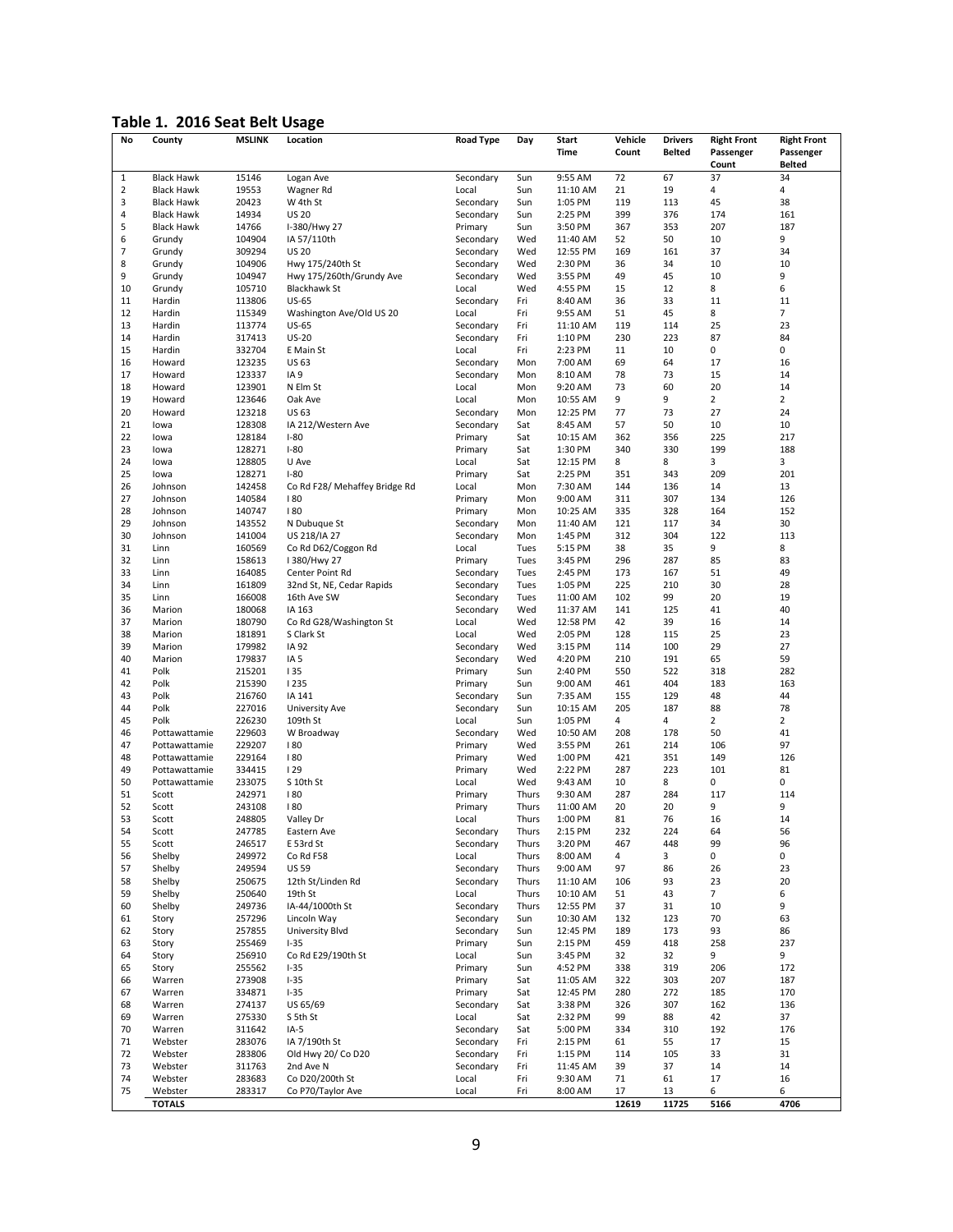|                   |       |               | <b>Drivers</b>       |              |              |               | <b>Right Front Passengers</b> |                |       |               | <b>TOTAL</b>         |              |
|-------------------|-------|---------------|----------------------|--------------|--------------|---------------|-------------------------------|----------------|-------|---------------|----------------------|--------------|
| County            | Total | <b>Belted</b> | Not<br><b>Belted</b> | Un-<br>known | <b>Total</b> | <b>Belted</b> | Not<br><b>Belted</b>          | Un-<br>known   | Total | <b>Belted</b> | Not<br><b>Belted</b> | Un-<br>known |
| <b>Black Hawk</b> | 978   | 928           | 15                   | 35           | 467          | 424           | 23                            | 20             | 1445  | 1352          | 38                   | 55           |
| Grundy            | 321   | 302           | 9                    | 10           | 75           | 68            | 4                             | 3              | 396   | 370           | 13                   | 13           |
| Hardin            | 447   | 425           | 11                   | 11           | 131          | 125           | 3                             | 3              | 578   | 550           | 14                   | 14           |
| Howard            | 306   | 279           | 15                   | 12           | 81           | 70            | 8                             | 3              | 387   | 349           | 23                   | 15           |
| lowa              | 1118  | 1087          | 19                   | 12           | 646          | 619           | 19                            | 8              | 1764  | 1706          | 38                   | 20           |
| Johnson           | 1223  | 1192          | 15                   | 16           | 468          | 434           | 22                            | 12             | 1691  | 1626          | 37                   | 28           |
| Linn              | 834   | 798           | 23                   | 13           | 195          | 187           | 3                             | 5              | 1029  | 985           | 26                   | 18           |
| Marion            | 635   | 570           | 43                   | 22           | 176          | 163           | 12                            | 1              | 811   | 733           | 55                   | 23           |
| Polk              | 1375  | 1246          | 97                   | 32           | 639          | 569           | 54                            | 16             | 2014  | 1815          | 151                  | 48           |
| Pottawattamie     | 1187  | 974           | 127                  | 86           | 406          | 345           | 29                            | 32             | 1593  | 1319          | 156                  | 118          |
| Scott             | 1087  | 1052          | 26                   | 9            | 305          | 289           | 13                            | 3              | 1392  | 1341          | 39                   | 12           |
| Shelby            | 295   | 256           | 37                   | 2            | 66           | 58            | 8                             | 0              | 361   | 314           | 45                   | 2            |
| Story             | 1150  | 1065          | 47                   | 38           | 636          | 567           | 56                            | 13             | 1786  | 1632          | 103                  | 51           |
| Warren            | 1361  | 1280          | 67                   | 14           | 788          | 706           | 70                            | 12             | 2149  | 1986          | 137                  | 26           |
| Webster           | 302   | 271           | 21                   | 10           | 87           | 82            | 3                             | $\overline{2}$ | 389   | 353           | 24                   | 12           |
| Total             | 12619 | 11725         | 572                  | 322          | 5166         | 4706          | 327                           | 133            | 17785 | 16431         | 899                  | 455          |

**Table 2. 2016 Driver and Passenger Seat Belt Use by County (n)**

**Table 3. 2016 Driver and Passenger Seat Belt Use by County (unweighted percentages)**

|                   |                             | <b>Drivers</b>              | <b>Right Front Passengers</b> |        |                             | <b>TOTAL</b>                |
|-------------------|-----------------------------|-----------------------------|-------------------------------|--------|-----------------------------|-----------------------------|
| County            | % of Total<br><b>Belted</b> | % of Known<br><b>Belted</b> | % of Total<br><b>Belted</b>   | County | % of Total<br><b>Belted</b> | % of Known<br><b>Belted</b> |
| <b>Black Hawk</b> | 94.9%                       | 98.4%                       | 90.8%                         | 94.9%  | 93.6%                       | 97.3%                       |
| Grundy            | 94.1%                       | 97.1%                       | 90.7%                         | 94.4%  | 93.4%                       | 96.6%                       |
| Hardin            | 95.1%                       | 97.5%                       | 95.4%                         | 97.7%  | 95.2%                       | 97.5%                       |
| Howard            | 91.2%                       | 94.9%                       | 86.4%                         | 89.7%  | 90.2%                       | 93.8%                       |
| lowa              | 97.2%                       | 98.3%                       | 95.8%                         | 97.0%  | 96.7%                       | 97.8%                       |
| Johnson           | 97.5%                       | 98.8%                       | 92.7%                         | 95.2%  | 96.2%                       | 97.8%                       |
| Linn              | 95.7%                       | 97.2%                       | 95.9%                         | 98.4%  | 95.7%                       | 97.4%                       |
| Marion            | 89.8%                       | 93.0%                       | 92.6%                         | 93.1%  | 90.4%                       | 93.0%                       |
| Polk              | 90.6%                       | 92.8%                       | 89.0%                         | 91.3%  | 90.1%                       | 92.3%                       |
| Pottawattamie     | 82.1%                       | 88.5%                       | 85.0%                         | 92.2%  | 82.8%                       | 89.4%                       |
| Scott             | 96.8%                       | 97.6%                       | 94.8%                         | 95.7%  | 96.3%                       | 97.2%                       |
| Shelby            | 86.8%                       | 87.4%                       | 87.9%                         | 87.9%  | 87.0%                       | 87.5%                       |
| Story             | 92.6%                       | 95.8%                       | 89.2%                         | 91.0%  | 91.4%                       | 94.1%                       |
| Warren            | 94.0%                       | 95.0%                       | 89.6%                         | 91.0%  | 92.4%                       | 93.5%                       |
| Webster           | 89.7%                       | 92.8%                       | 94.3%                         | 96.5%  | 90.7%                       | 93.6%                       |
| Total             | 92.9%                       | 95.3%                       | 91.1%                         | 93.5%  | 92.4%                       | 94.8%                       |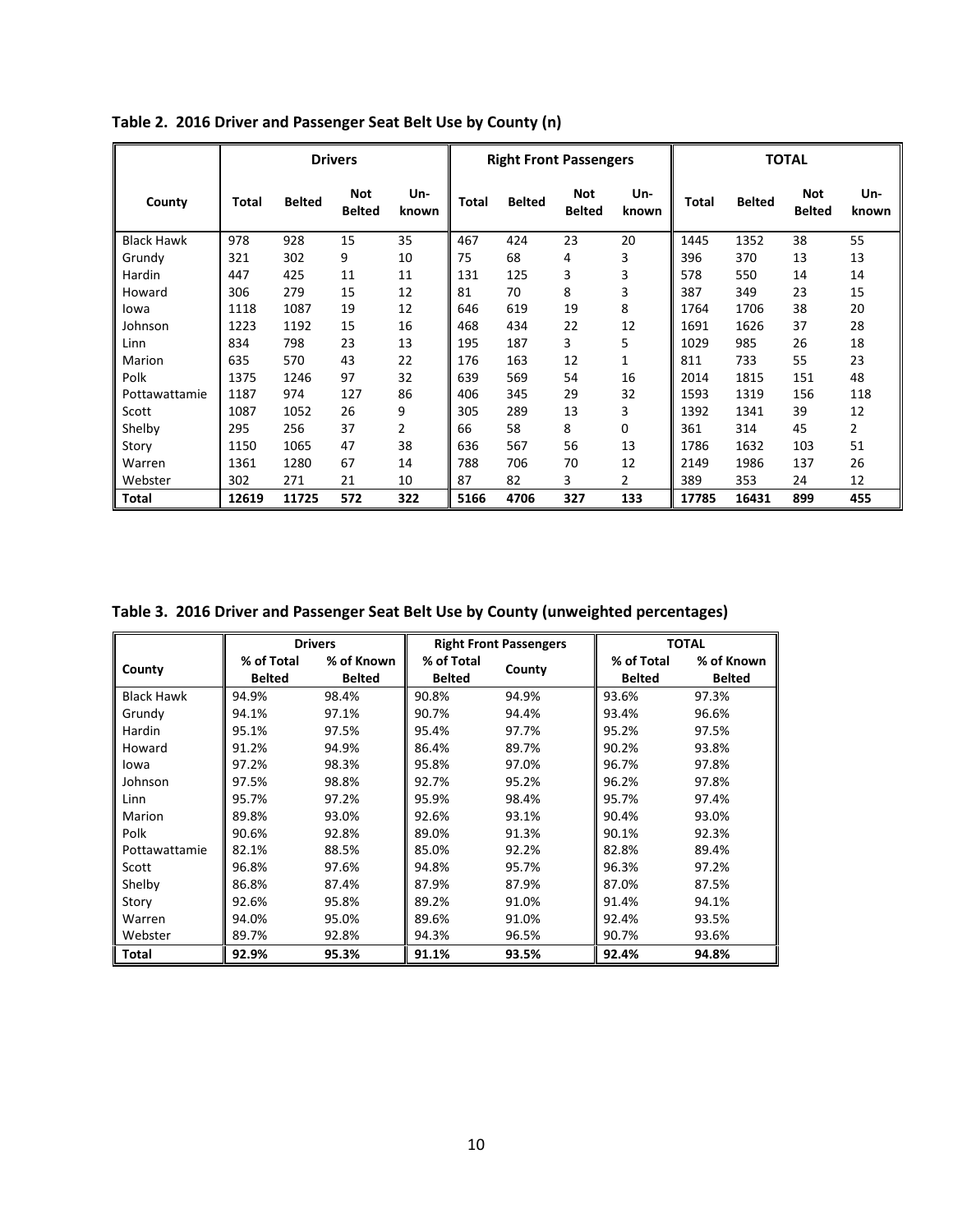|                  | <b>Drivers</b> |               |               | <b>Right Front Passengers</b> |       |               |               | Total |       |               |               |              |
|------------------|----------------|---------------|---------------|-------------------------------|-------|---------------|---------------|-------|-------|---------------|---------------|--------------|
|                  |                |               | Not           | Un-                           |       |               | Not           | Un-   |       |               | <b>Not</b>    | Un-          |
| <b>Road Type</b> | Total          | <b>Belted</b> | <b>Belted</b> | <b>Known</b>                  | Total | <b>Belted</b> | <b>Belted</b> | Known | Total | <b>Belted</b> | <b>Belted</b> | <b>Known</b> |
| Local            | 909            | 816           | 75            | 18                            | 208   | 184           | 4             | 20    | 1117  | 1000          | 95            | 22           |
| Primary          | 6048           | 5634          | 242           | 172                           | 3062  | 2792          | 80            | 190   | 9110  | 8426          | 432           | 252          |
| Secondary        | 5662           | 5275          | 255           | 132                           | 1896  | 1730          | 49            | 117   | 7558  | 7005          | 372           | 181          |
| <b>TOTAL</b>     | 12619          | 11725         | 572           | 322                           | 5166  | 4706          | 133           | 327   | 17785 | 16431         | 899           | 455          |

**Table 4. 2016 Seat Belt Use by Road Type (n)**

**Table 5. 2016 Seat Belt Use by Road Type (unweighted percentages)**

|                  |               | <b>Drivers</b> |               | <b>Right Front Passengers</b> | <b>TOTAL</b>  |               |
|------------------|---------------|----------------|---------------|-------------------------------|---------------|---------------|
| <b>Road Type</b> | % of Total    | % of Known     | % of Total    | % of Known                    | % of Total    | % of Known    |
|                  | <b>Belted</b> | <b>Belted</b>  | <b>Belted</b> | <b>Belted</b>                 | <b>Belted</b> | <b>Belted</b> |
| Local            | 89.8%         | 91.6%          | 88.5%         | 90.2%                         | 89.5%         | 91.3%         |
| Primary          | 93.2%         | 95.9%          | 91.2%         | 93.6%                         | 92.5%         | 95.1%         |
| Secondary        | 93.2%         | 95.4%          | 91.2%         | 93.7%                         | 92.7%         | 95.0%         |
| <b>TOTAL</b>     | 92.9%         | 95.3%          | 91.1%         | 93.5%                         | 92.4%         | 94.8%         |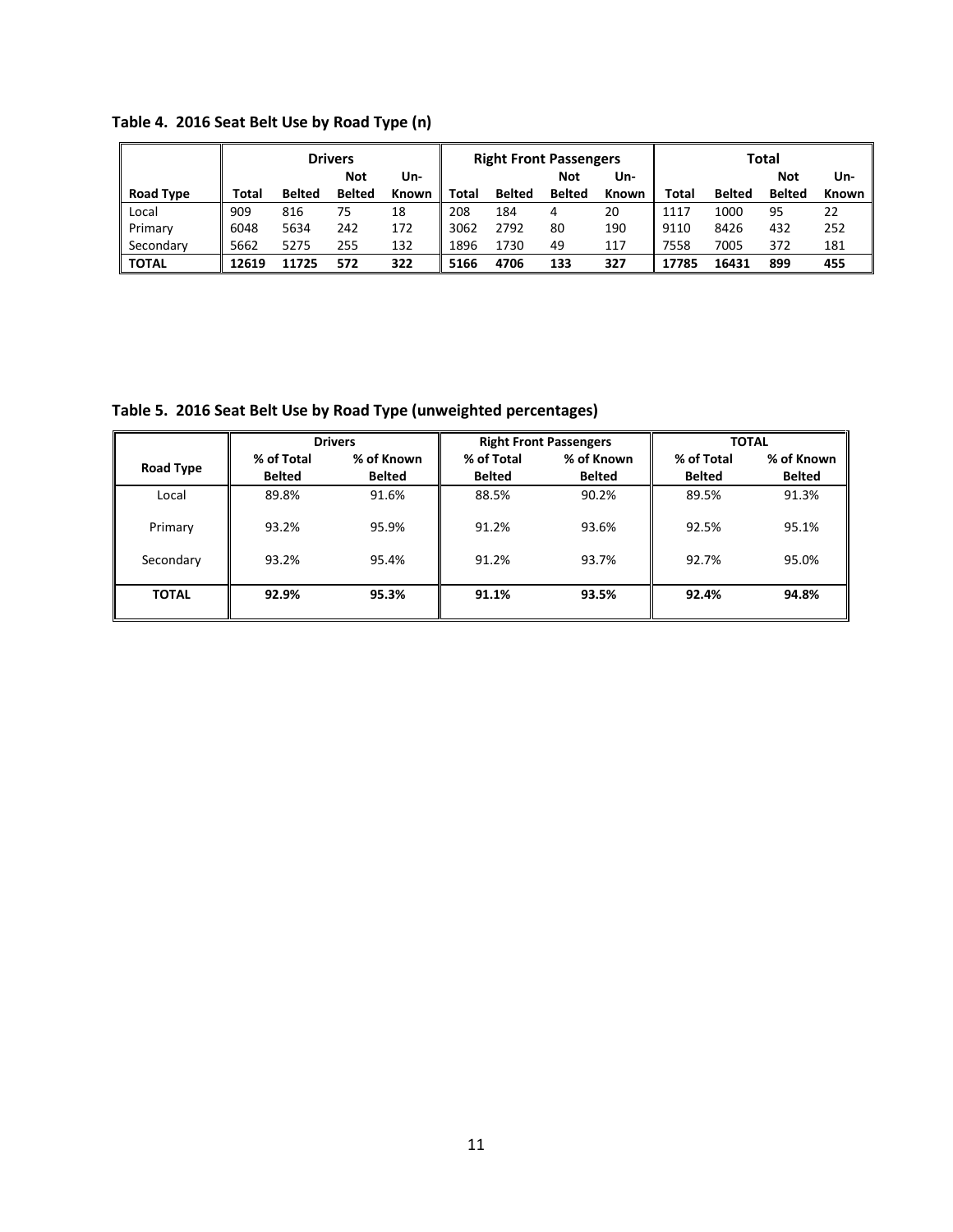|              | <b>Drivers</b><br><b>Belted</b> | <b>Total</b><br><b>Drivers</b> | Passengers<br><b>Belted</b> | <b>Total</b><br>Passengers | % Drivers<br><b>Belted</b> | % Passengers<br><b>Belted</b> |
|--------------|---------------------------------|--------------------------------|-----------------------------|----------------------------|----------------------------|-------------------------------|
| Sunday       | 3239                            | 3503                           | 1560                        | 1742                       | 92.5%                      | 89.6%                         |
| Local        | 55                              | 57                             | 15                          | 15                         | 96.5%                      | 100.0%                        |
| Primary      | 2016                            | 2175                           | 1041                        | 1172                       | 92.7%                      | 88.8%                         |
| Secondary    | 1168                            | 1271                           | 504                         | 555                        | 91.9%                      | 90.8%                         |
| Monday       | 1471                            | 1529                           | 504                         | 549                        | 96.2%                      | 91.8%                         |
| Local        | 205                             | 226                            | 29                          | 36                         | 90.7%                      | 80.6%                         |
| Primary      | 635                             | 646                            | 278                         | 298                        | 98.3%                      | 93.3%                         |
| Secondary    | 631                             | 657                            | 197                         | 215                        | 96.0%                      | 91.6%                         |
| Tuesday      | 798                             | 834                            | 187                         | 195                        | 95.7%                      | 95.9%                         |
| Local        | 35                              | 38                             | 8                           | 9                          | 92.1%                      | 88.9%                         |
| Primary      | 287                             | 296                            | 83                          | 85                         | 97.0%                      | 97.6%                         |
| Secondary    | 476                             | 500                            | 96                          | 101                        | 95.2%                      | 95.0%                         |
| Wednesday    | 1846                            | 2143                           | 576                         | 657                        | 86.1%                      | 87.7%                         |
| Local        | 174                             | 195                            | 43                          | 49                         | 89.2%                      | 87.8%                         |
| Primary      | 788                             | 969                            | 304                         | 356                        | 81.3%                      | 85.4%                         |
| Secondary    | 884                             | 979                            | 229                         | 252                        | 90.3%                      | 90.9%                         |
| Thursday     | 1308                            | 1382                           | 347                         | 371                        | 94.6%                      | 93.5%                         |
| Local        | 122                             | 136                            | 20                          | 23                         | 89.7%                      | 87.0%                         |
| Primary      | 304                             | 307                            | 123                         | 126                        | 99.0%                      | 97.6%                         |
| Secondary    | 882                             | 939                            | 204                         | 222                        | 93.9%                      | 91.9%                         |
| Friday       | 696                             | 749                            | 207                         | 218                        | 92.9%                      | 95.0%                         |
| Local        | 129                             | 150                            | 29                          | 31                         | 86.0%                      | 93.5%                         |
| Secondary    | 567                             | 599                            | 178                         | 187                        | 94.7%                      | 95.2%                         |
| Saturday     | 2367                            | 2479                           | 1325                        | 1434                       | 95.5%                      | 92.4%                         |
| Local        | 96                              | 107                            | 40                          | 45                         | 89.7%                      | 88.9%                         |
| Primary      | 1604                            | 1655                           | 963                         | 1025                       | 96.9%                      | 94.0%                         |
| Secondary    | 667                             | 717                            | 322                         | 364                        | 93.0%                      | 88.5%                         |
| <b>Total</b> | 11725                           | 12619                          | 4706                        | 5166                       | 92.9%                      | 91.1%                         |

**Table 6. 2016 Driver and Passenger Seat Belt Use by Day of Week and Road Type (n & unweighted %)**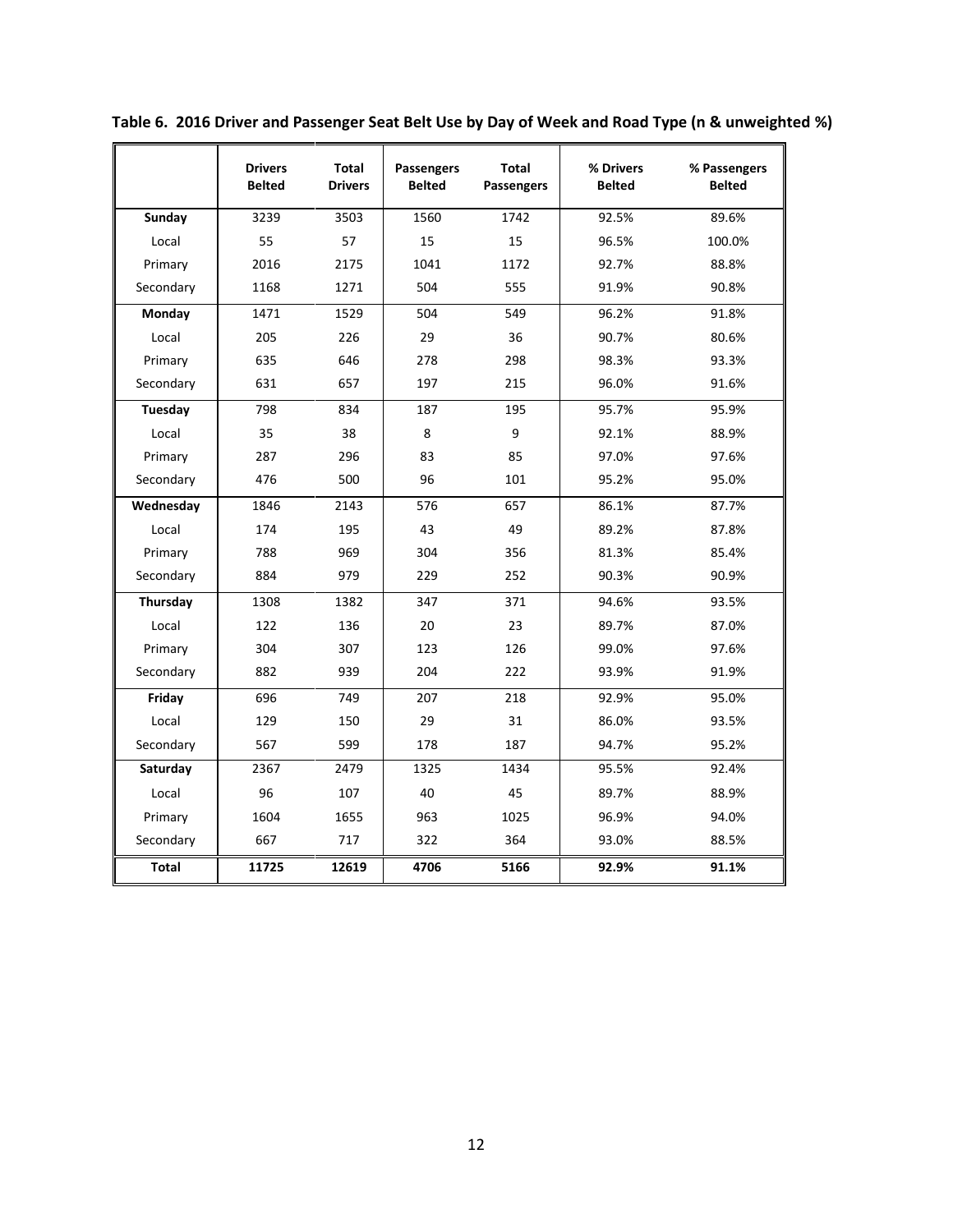|                | <b>Drivers Belted</b> | <b>Total Drivers</b> | <b>Passengers Belted</b> | <b>Total Passengers</b> | % Drivers Belted | % Passengers Belted |
|----------------|-----------------------|----------------------|--------------------------|-------------------------|------------------|---------------------|
| 7AM to 759AM   | 329                   | 368                  | 73                       | 79                      | 89.4%            | 92.4%               |
| Local          | 136                   | 144                  | 13                       | 14                      | 94.4%            | 92.9%               |
| Secondary      | 193                   | 224                  | 60                       | 65                      | 86.2%            | 92.3%               |
| 8AM to 859AM   | 122                   | 135                  | 31                       | 32                      | 90.4%            | 96.9%               |
| Local          | 16                    | 21                   | 6                        | 6                       | 76.2%            | 100.0%              |
| Secondary      | 106                   | 114                  | 25                       | 26                      | 93.0%            | 96.2%               |
| 9AM to 959AM   | 1372                  | 1490                 | 507                      | 552                     | 92.1%            | 91.8%               |
| Local          | 174                   | 205                  | 37                       | 45                      | 84.9%            | 82.2%               |
| Primary        | 995                   | 1059                 | 403                      | 434                     | 94.0%            | 92.9%               |
| Secondary      | 203                   | 226                  | 67                       | 73                      | 89.8%            | 91.8%               |
| 10AM to 1059AM | 1037                  | 1085                 | 516                      | 554                     | 95.6%            | 93.1%               |
| Local          | 43                    | 51                   | 6                        | $\overline{7}$          | 84.3%            | 85.7%               |
| Primary        | 684                   | 697                  | 369                      | 389                     | 98.1%            | 94.9%               |
| Secondary      | 310                   | 337                  | 141                      | 158                     | 92.0%            | 89.2%               |
| 11AM to 1159AM | 960                   | 1048                 | 345                      | 381                     | 91.6%            | 90.6%               |
| Local          | 28                    | 30                   | 6                        | 6                       | 93.3%            | 100.0%              |
| Primary        | 323                   | 342                  | 196                      | 216                     | 94.4%            | 90.7%               |
| Secondary      | 609                   | 676                  | 143                      | 159                     | 90.1%            | 89.9%               |
| 12PM to 1259PM | 285                   | 297                  | 80                       | 88                      | 96.0%            | 90.9%               |
| Local          | 8                     | 8                    | 3                        | 3                       | 100.0%           | 100.0%              |
| Secondary      | 277                   | 289                  | 77                       | 85                      | 95.8%            | 90.6%               |
| 1PM to 159PM   | 2088                  | 2251                 | 824                      | 902                     | 92.8%            | 91.4%               |
| Local          | 119                   | 127                  | 30                       | 34                      | 93.7%            | 88.2%               |
| Primary        | 953                   | 1041                 | 484                      | 533                     | 91.5%            | 90.8%               |
| Secondary      | 1016                  | 1083                 | 310                      | 335                     | 93.8%            | 92.5%               |
| 2PM to 259PM   | 2190                  | 2375                 | 934                      | 1022                    | 92.2%            | 91.4%               |
| Local          | 213                   | 238                  | 60                       | 67                      | 89.5%            | 89.6%               |
| Primary        | 984                   | 1097                 | 519                      | 568                     | 89.7%            | 91.4%               |
| Secondary      | 993                   | 1040                 | 355                      | 387                     | 95.5%            | 91.7%               |
| 3PM to 359PM   | 1237                  | 1304                 | 454                      | 497                     | 94.9%            | 91.3%               |
| Primary        | 522                   | 550                  | 282                      | 318                     | 94.9%            | 88.7%               |
| Secondary      | 715                   | 754                  | 172                      | 179                     | 94.8%            | 96.1%               |
| 4PM to 459PM   | 1429                  | 1541                 | 580                      | 644                     | 92.7%            | 90.1%               |
| Local          | 32                    | 32                   | 9                        | 9                       | 100.0%           | 100.0%              |
| Primary        | 854                   | 924                  | 367                      | 398                     | 92.4%            | 92.2%               |
| Secondary      | 543                   | 585                  | 204                      | 237                     | 92.8%            | 86.1%               |
| 5PM to 559PM   | 676                   | 725                  | 362                      | 415                     | 93.2%            | 87.2%               |
| Local          | 47                    | 53                   | 14                       | 17                      | 88.7%            | 82.4%               |
| Primary        | 319                   | 338                  | 172                      | 206                     | 94.4%            | 83.5%               |
| Secondary      | 310                   | 334                  | 176                      | 192                     | 92.8%            | 91.7%               |
| <b>Total</b>   | 11725                 | 12619                | 4706                     | 5166                    | 92.9%            | 91.1%               |

**Table 7. Driver and Passenger Seat Belt Use by Time of Day and Road Type (n & unweighted %)**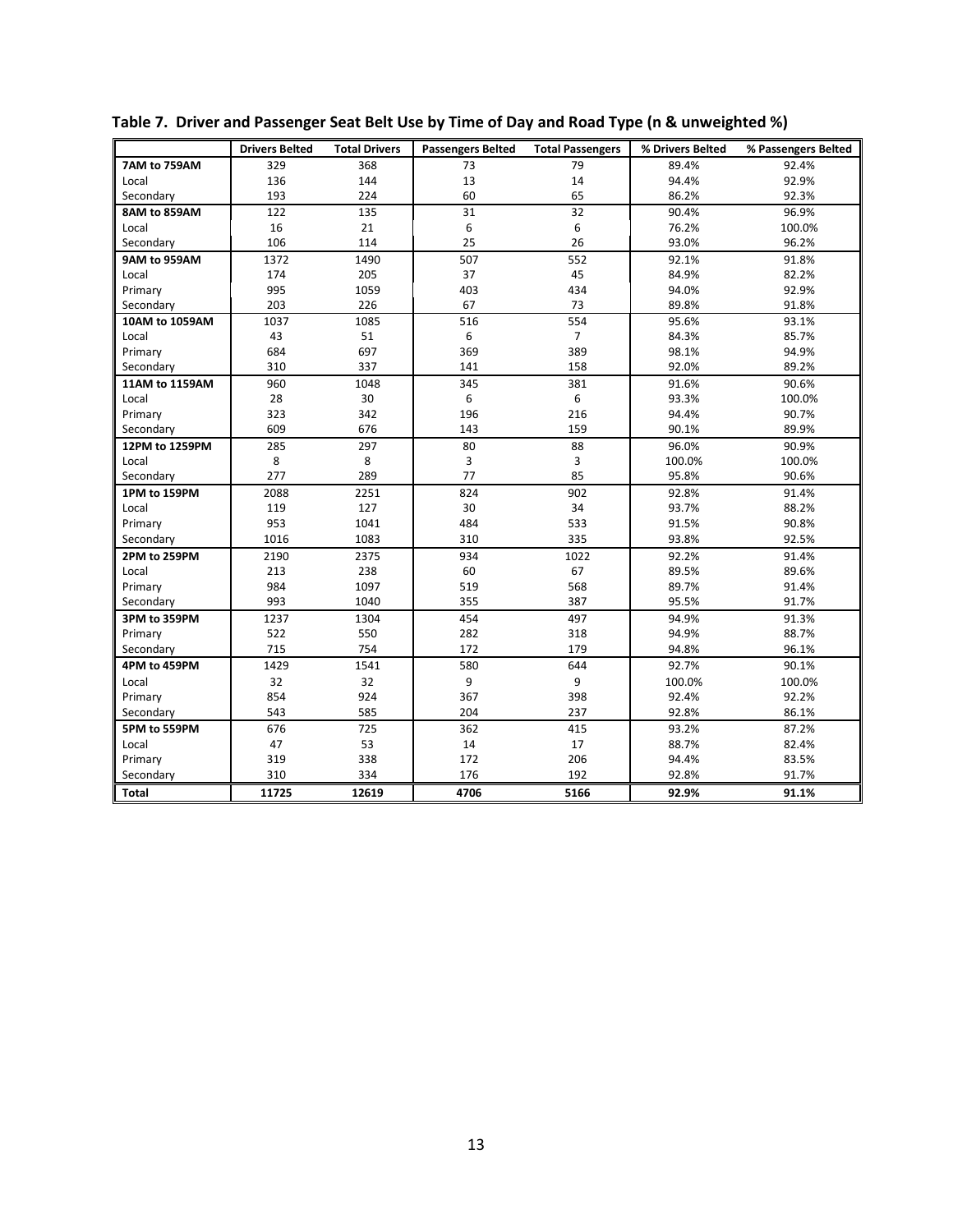| Site ID | <b>Site Type</b> | <b>Date</b><br>Observed | Sample<br>Weight | <b>Number</b><br>of<br><b>Drivers</b> | Number of<br>Front<br><b>Passengers</b> | Number of<br><b>Occupants</b><br><b>Belted</b> | <b>Number of</b><br><b>Occupants</b><br><b>Unbelted</b> | Number of<br><b>Occupants</b><br><b>Unknown Belt</b><br>Use |
|---------|------------------|-------------------------|------------------|---------------------------------------|-----------------------------------------|------------------------------------------------|---------------------------------------------------------|-------------------------------------------------------------|
| 101     | Original         | 6/12/2016               | 193.41           | 72                                    | 37                                      | 101                                            | $\overline{2}$                                          | 6                                                           |
| 102     | Original         | 6/12/2016               | 479.81           | 21                                    | 4                                       | 23                                             | 0                                                       | $\overline{2}$                                              |
| 103     | Original         | 6/12/2016               | 586.13           | 119                                   | 45                                      | 151                                            | 8                                                       | 5                                                           |
| 104     | Original         | 6/12/2016               | 98.93            | 399                                   | 174                                     | 537                                            | 11                                                      | 25                                                          |
| 105     | Original         | 6/12/2016               | 26.78            | 367                                   | 207                                     | 540                                            | 17                                                      | 17                                                          |
| 106     | Original         | 6/8/2016                | 355.30           | 52                                    | 10                                      | 59                                             | 0                                                       | 3                                                           |
| 107     | Original         | 6/8/2016                | 73.58            | 169                                   | 37                                      | 195                                            | $\overline{2}$                                          | 9                                                           |
| 108     | Original         | 6/8/2016                | 585.00           | 36                                    | 10                                      | 44                                             | 2                                                       | $\mathbf 0$                                                 |
| 109     | Original         | 6/8/2016                | 3433.68          | 49                                    | 10                                      | 54                                             | 4                                                       | $\mathbf{1}$                                                |
| 110     | Original         | 6/8/2016                | 11996.92         | 15                                    | 8                                       | 18                                             | 5                                                       | $\mathbf 0$                                                 |
| 111     | Original         | 6/10/2016               | 522.63           | 36                                    | 11                                      | 44                                             | $\overline{2}$                                          | $\mathbf{1}$                                                |
| 112     | Original         | 6/10/2016               | 1191.72          | 51                                    | 8                                       | 52                                             | 5                                                       | $\overline{2}$                                              |
| 113     | Original         | 6/10/2016               | 138.30           | 119                                   | 25                                      | 137                                            | 5                                                       | $\overline{2}$                                              |
| 114     | Original         | 6/10/2016               | 112.08           | 230                                   | 87                                      | 307                                            | 2                                                       | 8                                                           |
| 115     | Original         | 6/10/2016               | 15849.14         | 11                                    | $\mathbf{0}$                            | 10                                             | 0                                                       | $\mathbf{1}$                                                |
| 116     | Original         | 6/13/2016               | 237.70           | 69                                    | 17                                      | 80                                             | 2                                                       | 4                                                           |
| 117     | Original         | 6/13/2016               | 217.46           | 78                                    | 15                                      | 87                                             | 2                                                       | $\overline{4}$                                              |
| 118     | Original         | 6/13/2016               | 1266.66          | 73                                    | 20                                      | 74                                             | 17                                                      | $\overline{2}$                                              |
| 119     | Original         | 6/13/2016               | 3435.69          | 9                                     | $\overline{2}$                          | 11                                             | 0                                                       | $\mathbf 0$                                                 |
| 120     | Original         | 6/13/2016               | 3026.32          | 77                                    | 27                                      | 97                                             | 2                                                       | 5                                                           |
| 121     | Original         | 6/11/2016               | 2179.21          | 57                                    | 10                                      | 60                                             | 6                                                       | $\mathbf{1}$                                                |
| 122     | Original         | 6/11/2016               | 366.90           | 362                                   | 225                                     | 573                                            | 9                                                       | 5                                                           |
| 123     | Alternate        | 6/11/2016               | 30.88            | 340                                   | 199                                     | 518                                            | 11                                                      | 10                                                          |
| 124     | Original         | 6/11/2016               | 3065.24          | $\,8\,$                               | 3                                       | 11                                             | 0                                                       | $\pmb{0}$                                                   |
| 125     | Original         | 6/11/2016               | 30.88            | 351                                   | 209                                     | 544                                            | 12                                                      | 4                                                           |
| 126     | Original         | 6/13/2016               | 394.31           | 144                                   | 14                                      | 149                                            | 6                                                       | 3                                                           |
| 127     | Original         | 6/13/2016               | 279.68           | 311                                   | 134                                     | 433                                            | 7                                                       | 5                                                           |
| 128     | Original         | 6/13/2016               | 37.27            | 335                                   | 164                                     | 480                                            | 9                                                       | 10                                                          |
| 129     | Original         | 6/13/2016               | 1396.63          | 121                                   | 34                                      | 147                                            | 7                                                       | $\mathbf{1}$                                                |
| 130     | Original         | 6/13/2016               | 47.33            | 312                                   | 122                                     | 417                                            | 8                                                       | 9                                                           |
| 131     | Original         | 6/14/2016               | 1798.56          | 38                                    | $\boldsymbol{9}$                        | 43                                             | $\mathbf{1}$                                            | 3                                                           |
| 132     | Original         | 6/14/2016               | 89.02            | 296                                   | 85                                      | 370                                            | 7                                                       | 4                                                           |
| 133     | Original         | 6/14/2016               | 207.73           | 173                                   | 51                                      | 216                                            | $\overline{2}$                                          | 6                                                           |
| 134     | Original         | 6/14/2016               | 134.79           | 225                                   | $30\,$                                  | 238                                            | 14                                                      | 3                                                           |
| 135     | Original         | 6/14/2016               | 2150.54          | 102                                   | 20                                      | 118                                            | 2                                                       | $\mathbf 2$                                                 |
| 136     | Original         | 6/8/2016                | 300.82           | 141                                   | 41                                      | 165                                            | $10\,$                                                  | $\overline{7}$                                              |
| 137     | Original         | 6/8/2016                | 1412.11          | 42                                    | 16                                      | 53                                             | 5                                                       | $\mathbf 0$                                                 |
| 138     | Original         | 6/8/2016                | 948.74           | 128                                   | 25                                      | 138                                            | 12                                                      | 3                                                           |
| 139     | Original         | 6/8/2016                | 364.32           | 114                                   | 29                                      | 127                                            | 11                                                      | 5                                                           |

**Table 8. Sample Weights and Seat Belt Use by Observation Site: Part B Reporting Data (n)**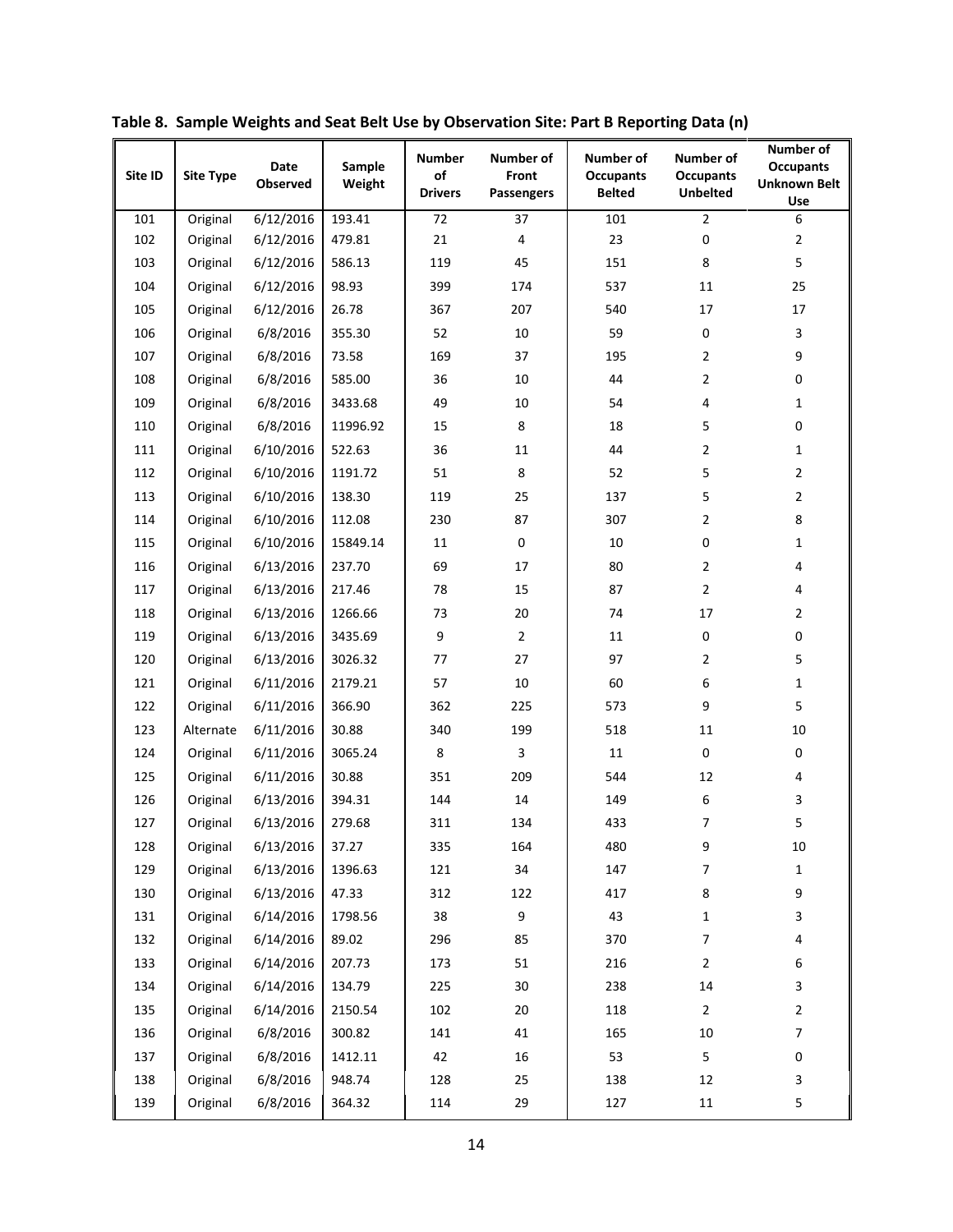| Site ID       | <b>Site Type</b> | Date<br>Observed | Sample<br>Weight | <b>Number</b><br>of<br><b>Drivers</b> | Number of<br>Front<br>Passengers | Number of<br><b>Occupants</b><br><b>Belted</b> | Number of<br><b>Occupants</b><br><b>Unbelted</b> | Number of<br><b>Occupants</b><br><b>Unknown Belt</b><br>Use |
|---------------|------------------|------------------|------------------|---------------------------------------|----------------------------------|------------------------------------------------|--------------------------------------------------|-------------------------------------------------------------|
| 140           | Original         | 6/8/2016         | 336.06           | 210                                   | 65                               | 250                                            | 17                                               | 8                                                           |
| 141           | Original         | 6/12/2016        | 48.66            | 550                                   | 318                              | 804                                            | 41                                               | 23                                                          |
| 142           | Original         | 6/12/2016        | 173.04           | 461                                   | 183                              | 567                                            | 66                                               | 11                                                          |
| 143           | Original         | 6/12/2016        | 645.16           | 155                                   | 48                               | 173                                            | 22                                               | 8                                                           |
| 144           | Original         | 6/12/2016        | 3355.70          | 205                                   | 88                               | 265                                            | 22                                               | 6                                                           |
| 145           | Original         | 6/12/2016        | 1557.63          | 4                                     | $\overline{2}$                   | 6                                              | 0                                                | 0                                                           |
| 146           | Original         | 6/8/2016         | 184.11           | 208                                   | 50                               | 219                                            | 30                                               | 9                                                           |
| 147           | Original         | 6/8/2016         | 129.26           | 261                                   | 106                              | 311                                            | 46                                               | 10                                                          |
| 148           | Original         | 6/8/2016         | 109.01           | 421                                   | 149                              | 477                                            | 35                                               | 58                                                          |
| 149           | Original         | 6/8/2016         | 107.62           | 287                                   | 101                              | 304                                            | 43                                               | 41                                                          |
| 150           | Original         | 6/8/2016         | 1691.26          | 10                                    | $\pmb{0}$                        | 8                                              | $\mathbf{2}$                                     | 0                                                           |
| 151           | Original         | 6/9/2016         | 98.88            | 287                                   | 117                              | 398                                            | 3                                                | 3                                                           |
| 152           | Original         | 6/9/2016         | 186.95           | 20                                    | $\boldsymbol{9}$                 | 29                                             | $\pmb{0}$                                        | 0                                                           |
| 153           | Original         | 6/9/2016         | 2137.26          | 81                                    | 16                               | 90                                             | 5                                                | $\mathbf{2}$                                                |
| 154           | Original         | 6/9/2016         | 245.46           | 232                                   | 64                               | 280                                            | 13                                               | 3                                                           |
| 155           | Original         | 6/9/2016         | 121.19           | 467                                   | 99                               | 544                                            | 18                                               | 4                                                           |
| 156           | Original         | 6/9/2016         | 4756.24          | 4                                     | $\pmb{0}$                        | 3                                              | $\mathbf{1}$                                     | 0                                                           |
| 157           | Original         | 6/9/2016         | 174.75           | 97                                    | 26                               | 109                                            | 13                                               | $\mathbf{1}$                                                |
| 158           | Original         | 6/9/2016         | 409.31           | 106                                   | 23                               | 113                                            | 16                                               | 0                                                           |
| 159           | Original         | 6/9/2016         | 635.98           | 51                                    | $\overline{7}$                   | 49                                             | 9                                                | 0                                                           |
| 160           | Original         | 6/9/2016         | 642.39           | 37                                    | 10                               | 40                                             | 6                                                | $\mathbf{1}$                                                |
| 161           | Original         | 6/12/2016        | 144.35           | 132                                   | 70                               | 186                                            | 15                                               | $\mathbf{1}$                                                |
| 162           | Original         | 6/12/2016        | 1611.91          | 189                                   | 93                               | 259                                            | 14                                               | 9                                                           |
| 163           | Original         | 6/12/2016        | 22.80            | 459                                   | 258                              | 655                                            | 32                                               | 30                                                          |
| 164           | Original         | 6/12/2016        | 652.08           | 32                                    | $\boldsymbol{9}$                 | 41                                             | 0                                                | $\mathbf 0$                                                 |
| 165           | Original         | 6/12/2016        | 100.89           | 338                                   | 206                              | 491                                            | 42                                               | 11                                                          |
| 166           | Original         | 6/11/2016        | 44.51            | 322                                   | 207                              | 490                                            | 33                                               | 6                                                           |
| 167           | Original         | 6/11/2016        | 893.61           | 280                                   | 185                              | 442                                            | 19                                               | 4                                                           |
| 168           | Original         | 6/11/2016        | 101.84           | 326                                   | 162                              | 443                                            | 29                                               | 16                                                          |
| 169           | Original         | 6/11/2016        | 517.62           | 99                                    | 42                               | 125                                            | 16                                               | $\pmb{0}$                                                   |
| 170           | Original         | 6/11/2016        | 762.34           | 334                                   | 192                              | 486                                            | 40                                               | 0                                                           |
| 171           | Original         | 6/10/2016        | 269.05           | 61                                    | 17                               | 70                                             | 4                                                | 4                                                           |
| 172           | Original         | 6/10/2016        | 387.82           | 114                                   | 33                               | 136                                            | 7                                                | 4                                                           |
| 173           | Original         | 6/10/2016        | 3011.74          | 39                                    | 14                               | 51                                             | $\mathbf 2$                                      | 0                                                           |
| 174           | Original         | 6/10/2016        | 1245.25          | 71                                    | 17                               | 77                                             | 7                                                | 4                                                           |
| 175           | Original         | 6/10/2016        | 1128.81          | 17                                    | 6                                | 19                                             | 4                                                | 0                                                           |
| <b>Totals</b> |                  |                  |                  | 12619                                 | 5166                             | 16431                                          | 899                                              | 455                                                         |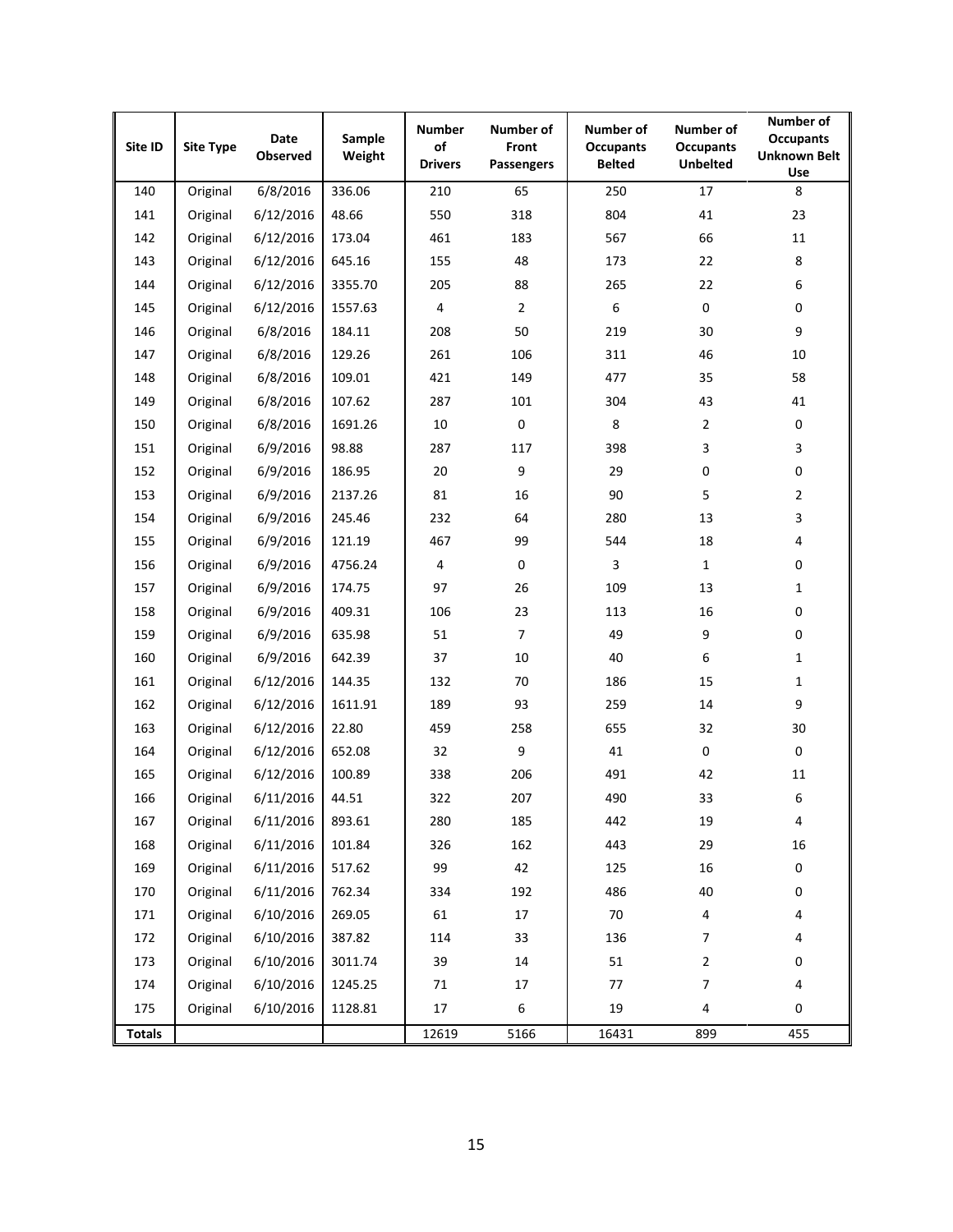| <b>Appendix A. Observation Site Form 2016</b> |  |  |  |  |  |
|-----------------------------------------------|--|--|--|--|--|
|-----------------------------------------------|--|--|--|--|--|

| Data Collector ID# _______________                                                                                                 | Date: 1 2016                                                                              |
|------------------------------------------------------------------------------------------------------------------------------------|-------------------------------------------------------------------------------------------|
| Site Identification:                                                                                                               | the control of the control of the control of the control of the control of the control of |
|                                                                                                                                    | County : ______________________                                                           |
| Road Name: ______________________                                                                                                  | Co Site #: $\qquad \qquad \qquad$                                                         |
| Site Start and End Time:                                                                                                           |                                                                                           |
| Start time for observations: ________________________am/pm                                                                         |                                                                                           |
|                                                                                                                                    |                                                                                           |
| (Total observation period MUST last exactly 45 minutes)                                                                            |                                                                                           |
|                                                                                                                                    |                                                                                           |
|                                                                                                                                    | the control of the control of the control of the control of the control of the control of |
|                                                                                                                                    |                                                                                           |
|                                                                                                                                    |                                                                                           |
|                                                                                                                                    |                                                                                           |
| <b>Site Description:</b><br>Selected traffic flow direction: North South East West<br>Total number of lanes in selected direction: | Weather Conditions: Clear Cloudy/PC Light Fog Light Rain                                  |
| Alternate Site Information:                                                                                                        |                                                                                           |
| Is this an alternate site (not including a                                                                                         |                                                                                           |
| recommended observation point)?                                                                                                    | No.<br>Yes                                                                                |
|                                                                                                                                    |                                                                                           |
|                                                                                                                                    |                                                                                           |
| If yes, why was an alternate site needed?<br><b>Traffic Count:</b>                                                                 |                                                                                           |
| Is a traffic count required<br>(exit ramp or rest stop)?                                                                           | Yes<br>No                                                                                 |
| If yes,                                                                                                                            |                                                                                           |